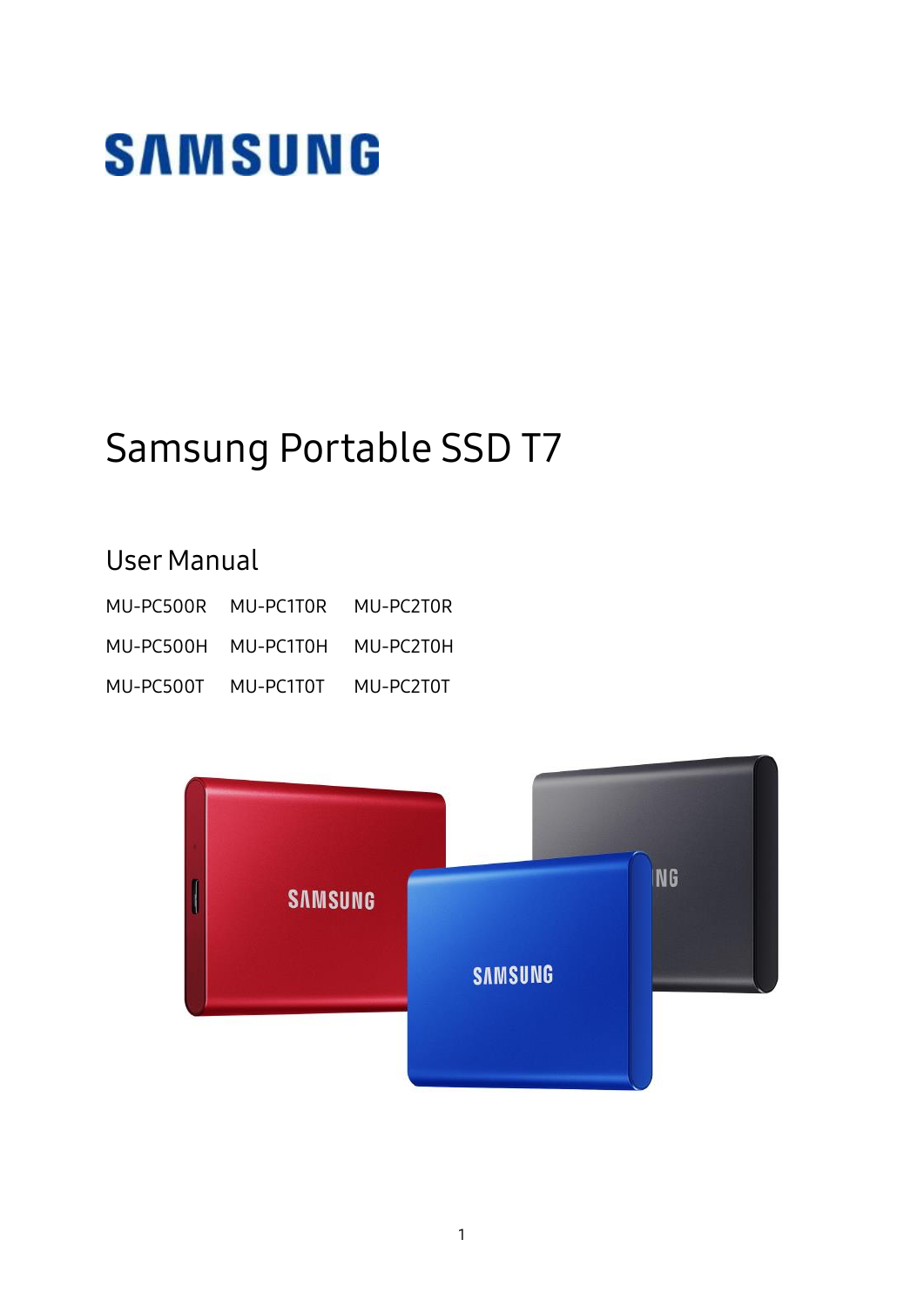## DISCLAIMER

SAMSUNG ELECTRONICS RESERVES THE RIGHT TO CHANGE PRODUCTS, INFORMATION AND SPECIFICATIONS AT ANY TIME WITHOUT NOTICE.

Information in this document is provided in connection with products of Samsung Electronics Co. Ltd. ("Samsung"). Product descriptions and specifications contained in this document are for reference purposes only. All information discussed in this document may change at any time, without notice, and is provided on an "AS IS" basis, without warranties of any kind. This document and all information discussed in this document remain the sole and exclusive property of Samsung. No license of any patent, copyright, mask work, trademark or any other intellectual property right is granted by this document, express or implied, by estoppels or otherwise. Except as provided in Samsung's terms and conditions of sale for such products, Samsung disclaims any express or implied warranty, relating to sale and/or use of Samsung products, including liability or warranties relating to fitness for a particular purpose, merchantability, or infringement of any patent, copyright or other intellectual property right. Samsung products are not intended for use in life support, critical care, medical, safety equipment, or similar applications where product failure could result in loss of life or personal or physical harm, or any military or defense application, or any governmental procurement to which special terms or provisions may apply. For updates or additional information about Samsung products, contact your local Samsung store or visit Samsung website (https:/[/www.samsung.com\)](http://www.samsung.com/). Samsung and Samsung logos are registered trademarks of Samsung Electronics Co., Ltd. or its affiliates in the United States and other countries. Other names and brands may be claimed as the property of others.

Copyright © 2020, Samsung Electronics Co., Ltd. All rights reserved.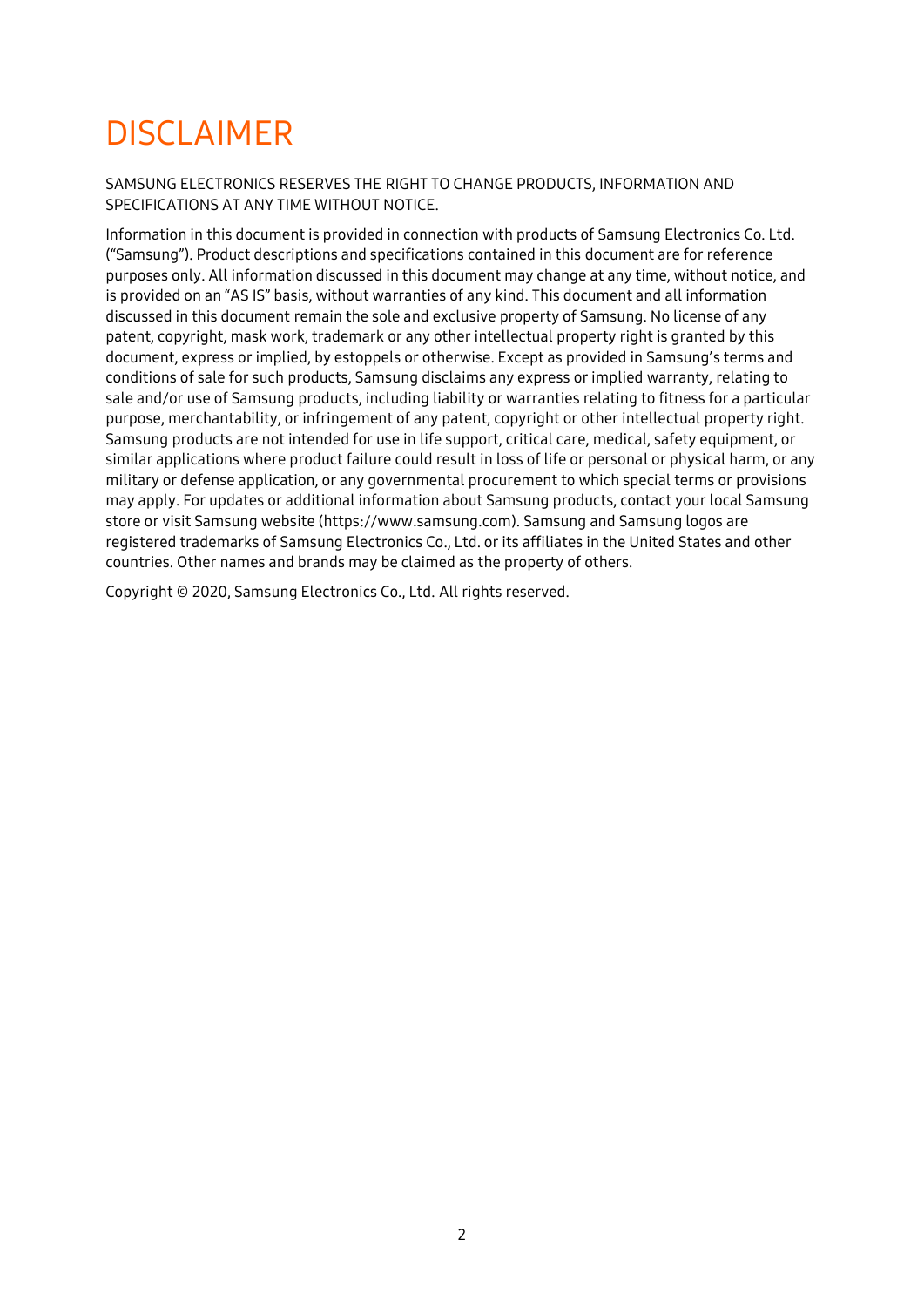## Samsung Portable SSD T7

## **User Manual**

## **Table of Contents**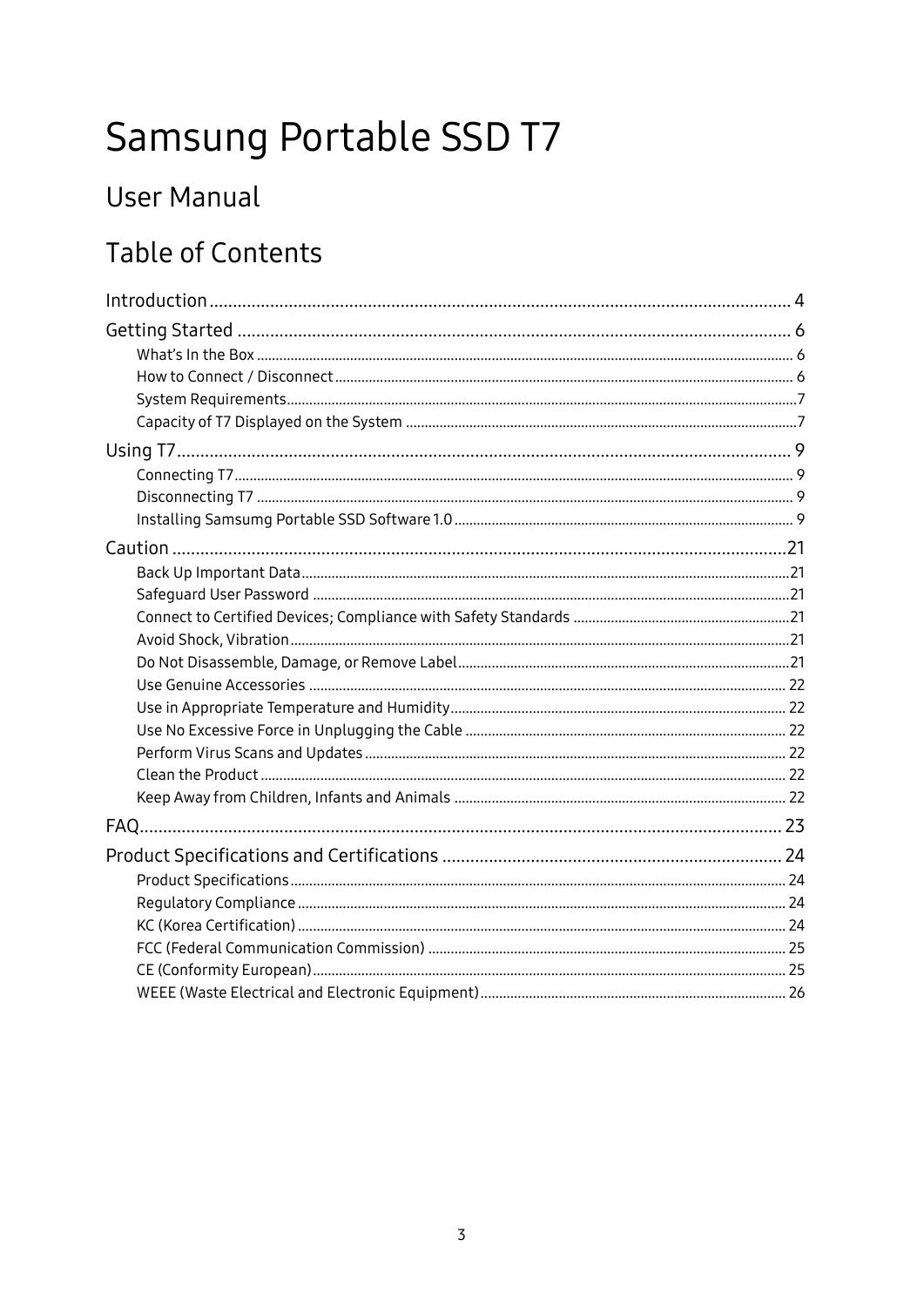## <span id="page-3-0"></span>Introduction

Samsung T7 is a superfast external storage device that has convenient data protection.

## Transfer in a flash

Transfer massive files within seconds with the incredible speed of USB 3.2 Gen2 on the T7. The embedded PCIe NVMe technology facilitates sequential read/write speeds of up to 1,050/1,000 MB/s, respectively.

## Built strong and safe

SSD stands for Solid State Drive, which means it's built with no moving parts. A sturdy metal body encases the immobile hardware, keeping your data intact from falls of up to 2 meters. And the T7 is confidently backed by a 3-year limited warranty.

\* The internal free fall shock test was conducted under controlled conditions.

## Compact Portability

The T7's pocket-sized and slim design allows consumers to conveniently carry and access data anywhere. The sleek and slim design of its aluminum metal case offers enhanced durability and mobility. The T7 has lightweight metal body (58g), which is approximately the same weight as an egg. Also, it is slim as thin as a pencil. With this compact and slim design, the T7 is available in up to 2TB.

## Thermal Reliability

The T7 integrates the latest thermal management technologies. It safeguards user data and avoids low temperature burns by maintaining optimal operating temperatures via DTG (Dynamic Thermal Guard). The DTG technology minimizes overall heat generation, automatically maintaining ideal operating temperatures to safely use the device. In addition, the T7 is protected by a 3-year limited warranty.

### Management software

The T7 comes embedded with upgraded software for PCs and Macs to help you set up a password and get the latest firmware updates. You can also download the mobile app for Android smartphones and tablets.

### Multi-device compatibility

Access your files anytime, anywhere. The T7 is compatible with PC, Mac, Android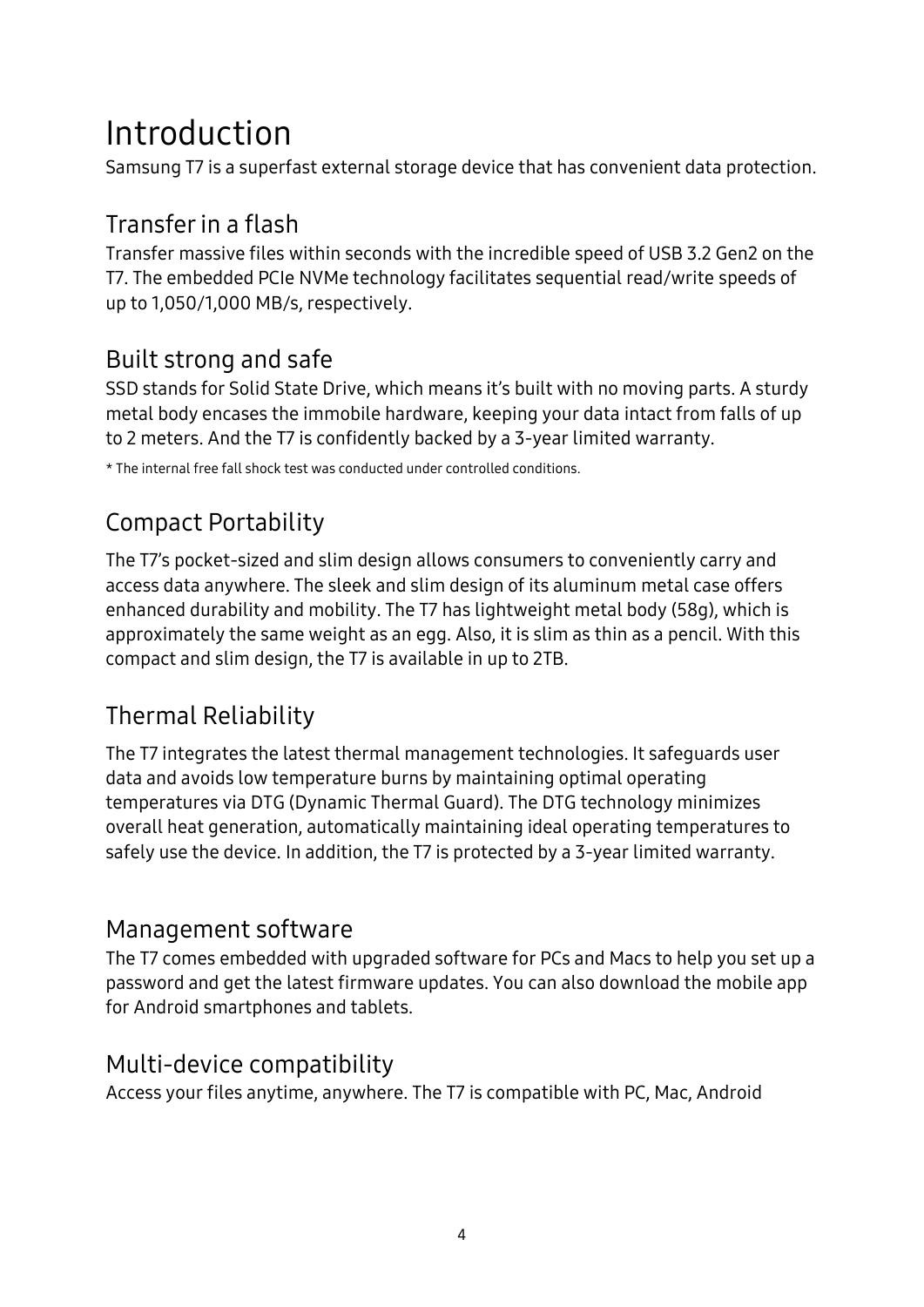devices, gaming consoles, and more. Included in the box are USB Type C-to-C and Type C-to-A cables for added convenience.

\* Compatibility with host devices may vary. Please find the compatible devices list on www.samsung.com/support.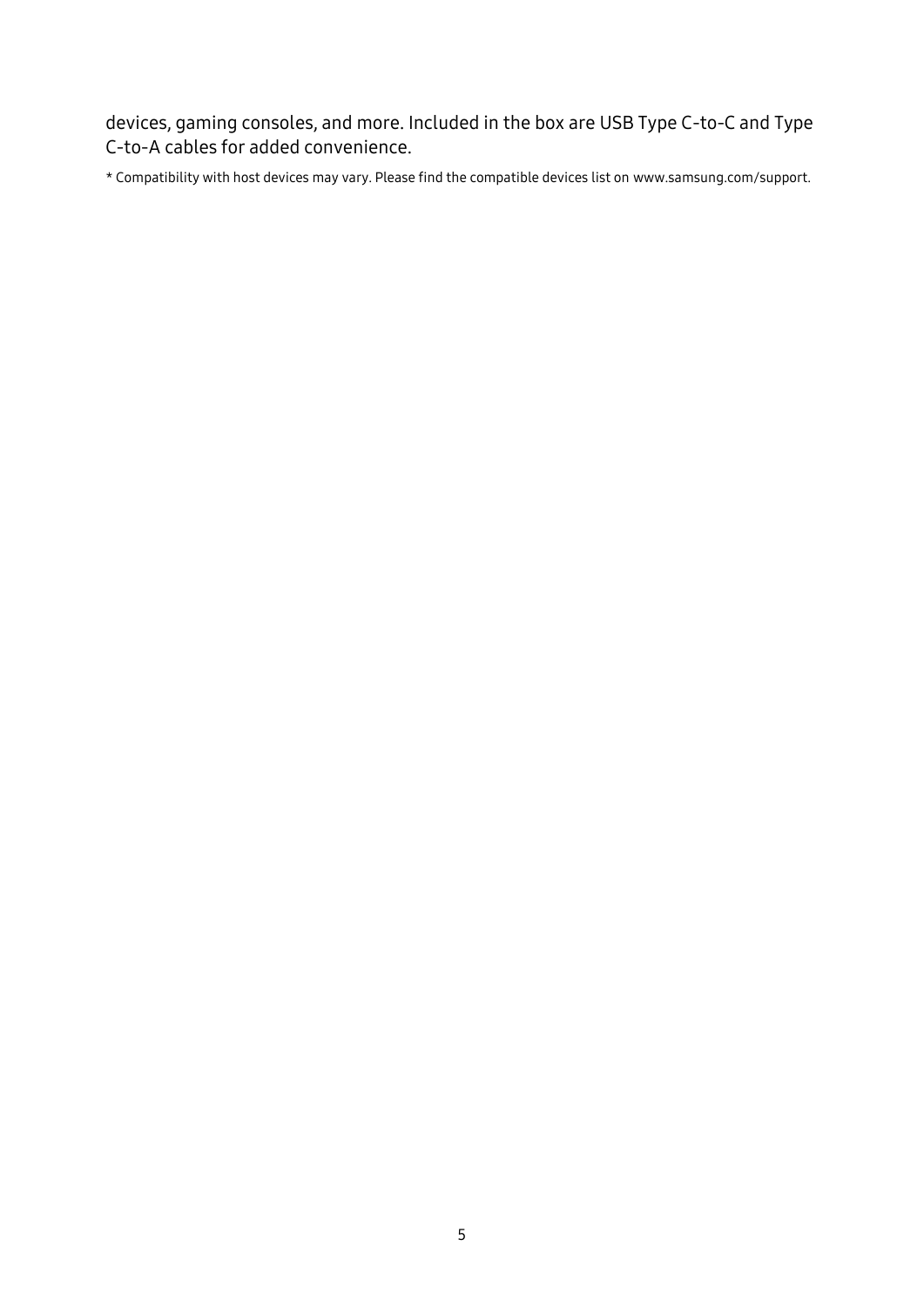## <span id="page-5-0"></span>Getting Started

Before using the Samsung Portable SSD T7 (referred to as "T7"), please read this User Manual thoroughly so that you may know how to use the product in a safe and appropriate manner.

## <span id="page-5-1"></span>What's In the Box

- Samsung Portable SSD T7
- USB 3.2 Gen 2 USB C to A cable
- USB 3.2 Gen 2 USB C to C cable
- Quick Start Guide & Warranty Statement



### <span id="page-5-2"></span>How to Connect / Disconnect

- ① Select the cable compatible with your device. Connect one end of the cable to the device and the other end to the T7.
- ② Always use "Eject", "Unmount" or "Safely Remove Hardware" when disconnecting the T7 to protect your data.

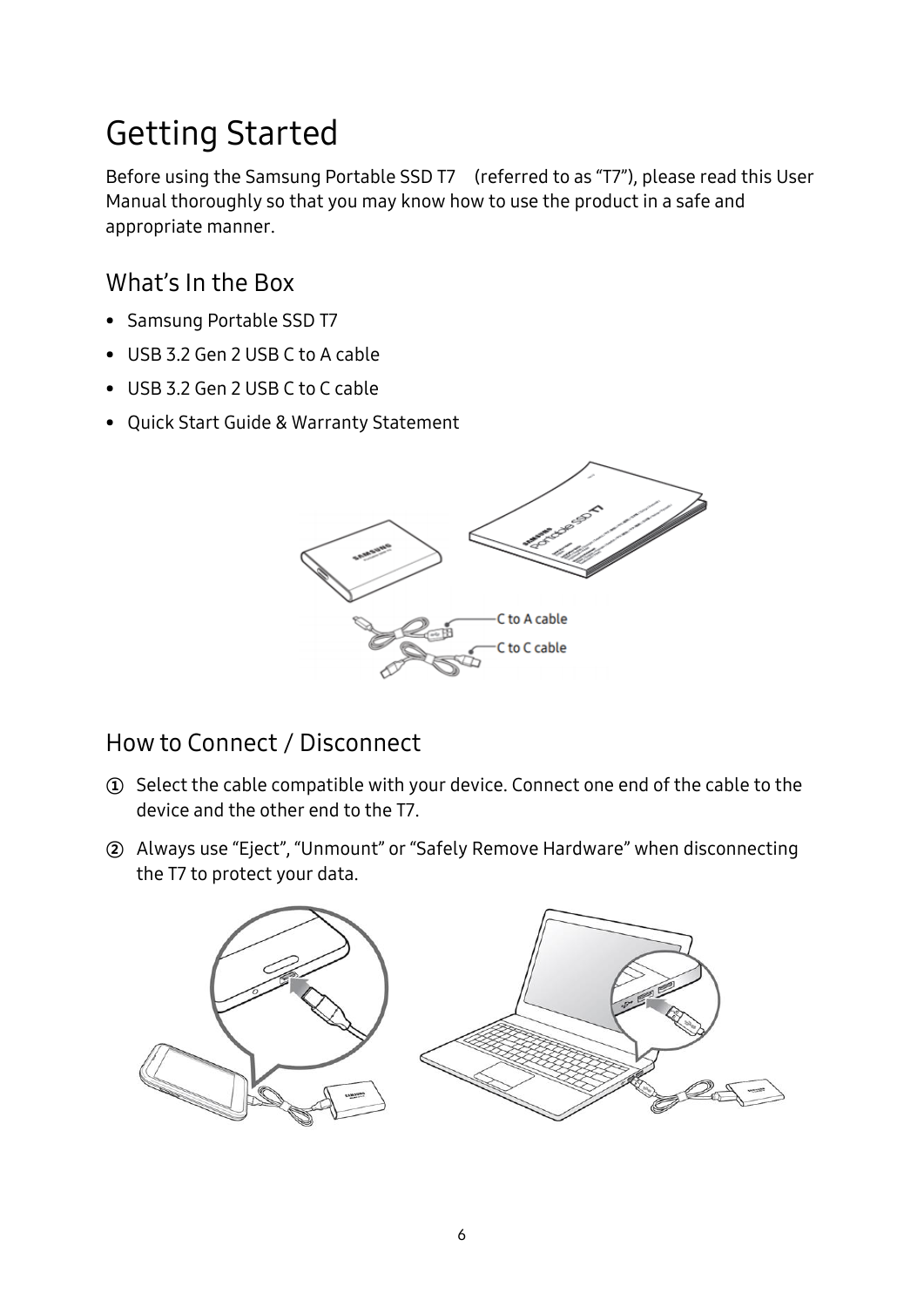## <span id="page-6-0"></span>System Requirements

1. USB 3.2 Gen 2 (10 Gbps) Interface Support

USB (Universal Serial Bus) is a serial input/output interface standard for connecting various devices. T7's data transfer speed is optimal with USB 3.2 Gen 2 (10 Gbps) and using lower versions such as USB 3.2 Gen 1 (5Gbps), USB 2.0 and 1.1 may result in lower performances due to interface limitations inherent in such lower versions.

\* Performance may vary depending on user's system to which T7 is connected. Even when using USB 3.2 Gen 2 connections, T7 may not perform well if your system does not support UASP (USB Attached SCSI Protocol). Please make sure that your system supports UASP.

- 2. Operating System Requirements
	- Windows OS: Windows 7 or higher
	- Mac OS: Mac OS X 10.10 or higher
	- Android: Android Lollipop or higher

#### 3. File Formats

T7 is pre-formatted in using exFAT file system which is supported by Windows OS, Mac OS, and Android operating systems. Whether data formatted to a certain format may be read or written to your computer vary depending on the OS, as specified in the table below. If you use T7 on a single OS, it is recommended that you format the T7 using the appropriate file format for that OS. (e.g.) Read/write restrictions for file systems by each operating system.

| File Formats | Windows OS          | Mac OS              |
|--------------|---------------------|---------------------|
| exFAT        | Both read and write | Both read and write |
| <b>NTFS</b>  | Both read and write | Read only           |
| <b>HFS</b>   | Not recognizable    | Both read and write |

\* When using exFAT across multiple operating systems, data writing may become locked and you may only be able to read data. If such problem occurs, you can restore write access by following the instructions below.

- Mac OS: Connect T7 to your Mac again, and perform Eject.
- Windows OS: When the notice pops up saying that write access is disabled, click "Scan and fix" to perform Check Disk (CHKDSK). If you did shut down the notice without performing Check Disk, you may do it by selecting the drive  $\rightarrow$  Right-click  $\rightarrow$  Properties  $\rightarrow$  Tools  $\rightarrow$  click Check.

## <span id="page-6-1"></span>Capacity of T7 Displayed on the System

The capacity reported by the system to which T7 is connected may differ from the labeled capacity, due to the difference between the decimal and binary systems of measurement and other factors including the drive's partitioning and blocking.

\* e.g.: Windows OS: 1 GB = 1,024MB, Mac OS: 1GB = 1,000MB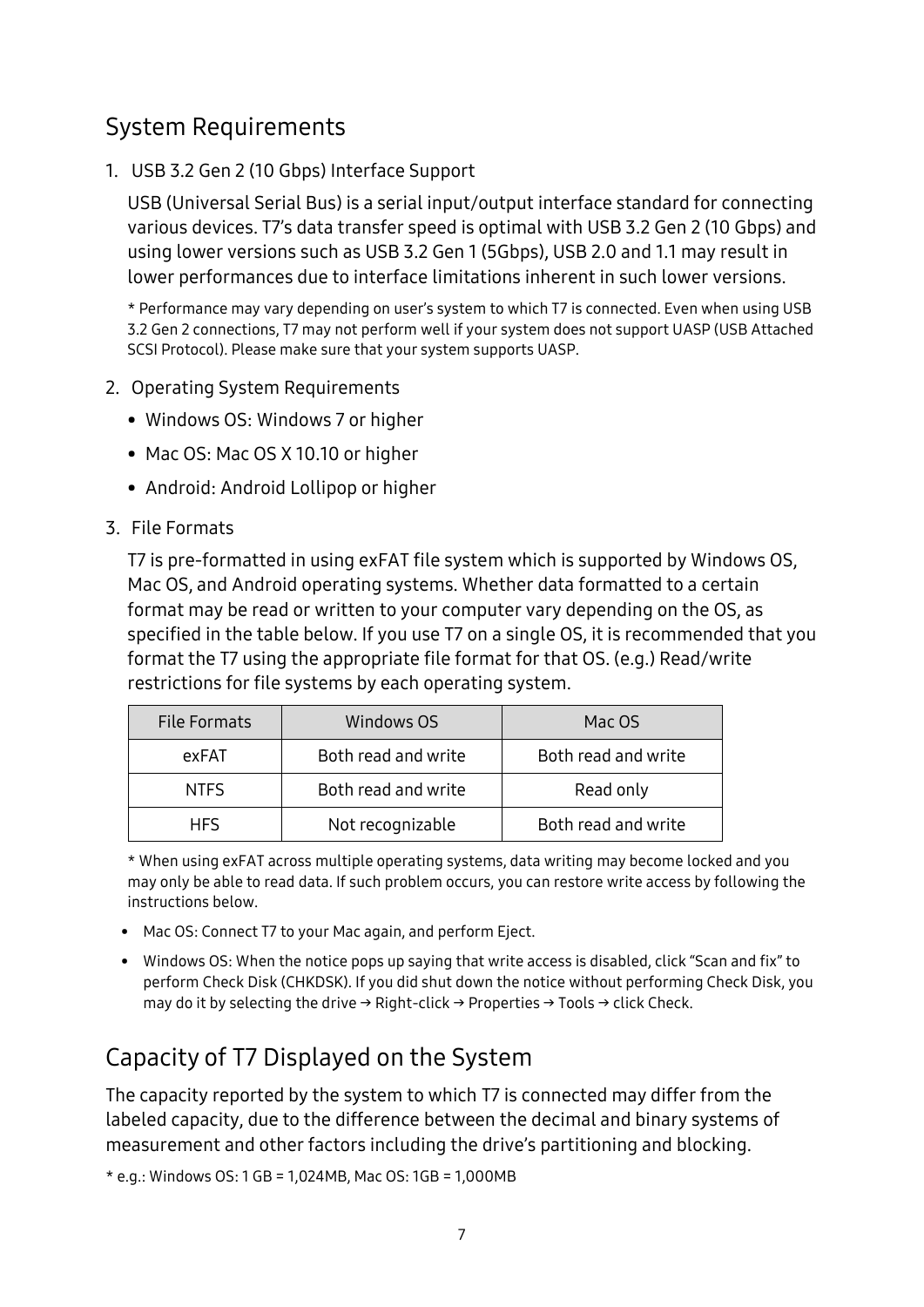Labeled capacity uses decimal system and is convertible as below: 1 GB=1,000,000,000 bytes, 1 TB=1,000,000,000,000 bytes Lower capacity may be demonstrated by your computer due to use of a different measurement standard.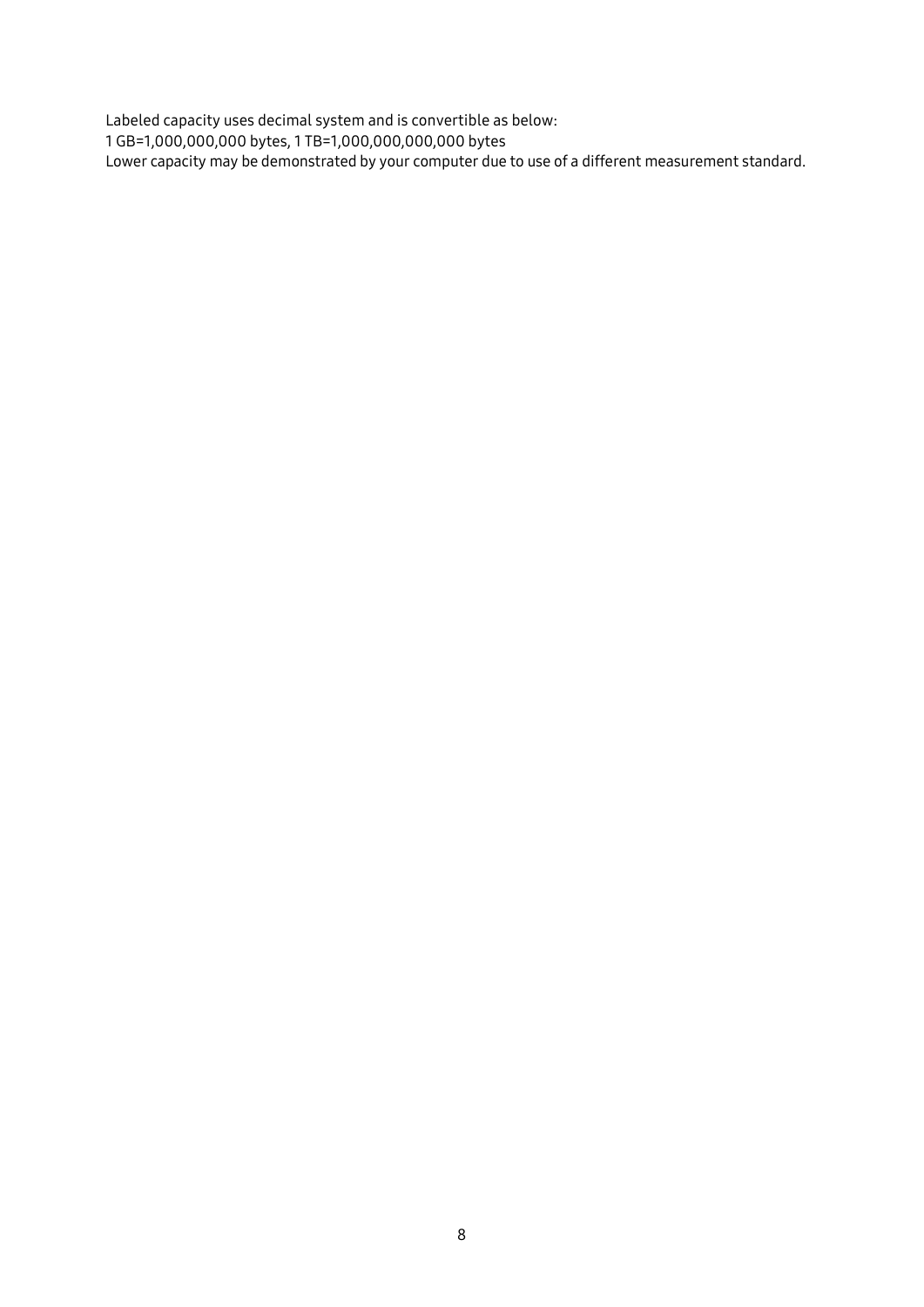## <span id="page-8-0"></span>Using T7

## <span id="page-8-1"></span>Connecting T7

Select the cable compatible with your device. Connect one end of the cable to the device and the other end to the T7 .

## <span id="page-8-2"></span>Disconnecting T7

Be sure to use Safely Remove Hardware feature for every disconnection of T7 . Unplugging from computer without performing Safely Remove Hardware feature may cause data losses or damages to the T7 .

\* Samsung shall not be liable for loss of user data or product damages caused by user's failure to comply with this instruction.

## <span id="page-8-3"></span>Installing Samsumg Portable SSD Software 1.0

(For Security Mode and Firmware update)

For PCs and Macs

In the Explorer (Windows OS) or Desktop (Mac OS), select the "Samsung Portable SSD 1.0" application.

Windows OS: SamsungPortableSSD\_Setup\_Win\_1.0.exe Mac OS: SamsungPortableSSD\_Setup\_Mac\_1.0.pkg

\* If you format partition of the T7 after purchase, Samsung Portable SSD Software stored in the drive will be deleted. In such case, please download the "Samsung Portable SSD Software 1.0" application from Samsung website (http://www.samsung.com/samsungssd).

\* Samsung Portable SSD Software 1.0 is only for T7 Touch and T7, so installation of Samsung Portable SSD Software 1.0 will not automatically remove Samsung Portable SSD Software (previous version), if remaining in your computer, which was designed for T3, T5, X5.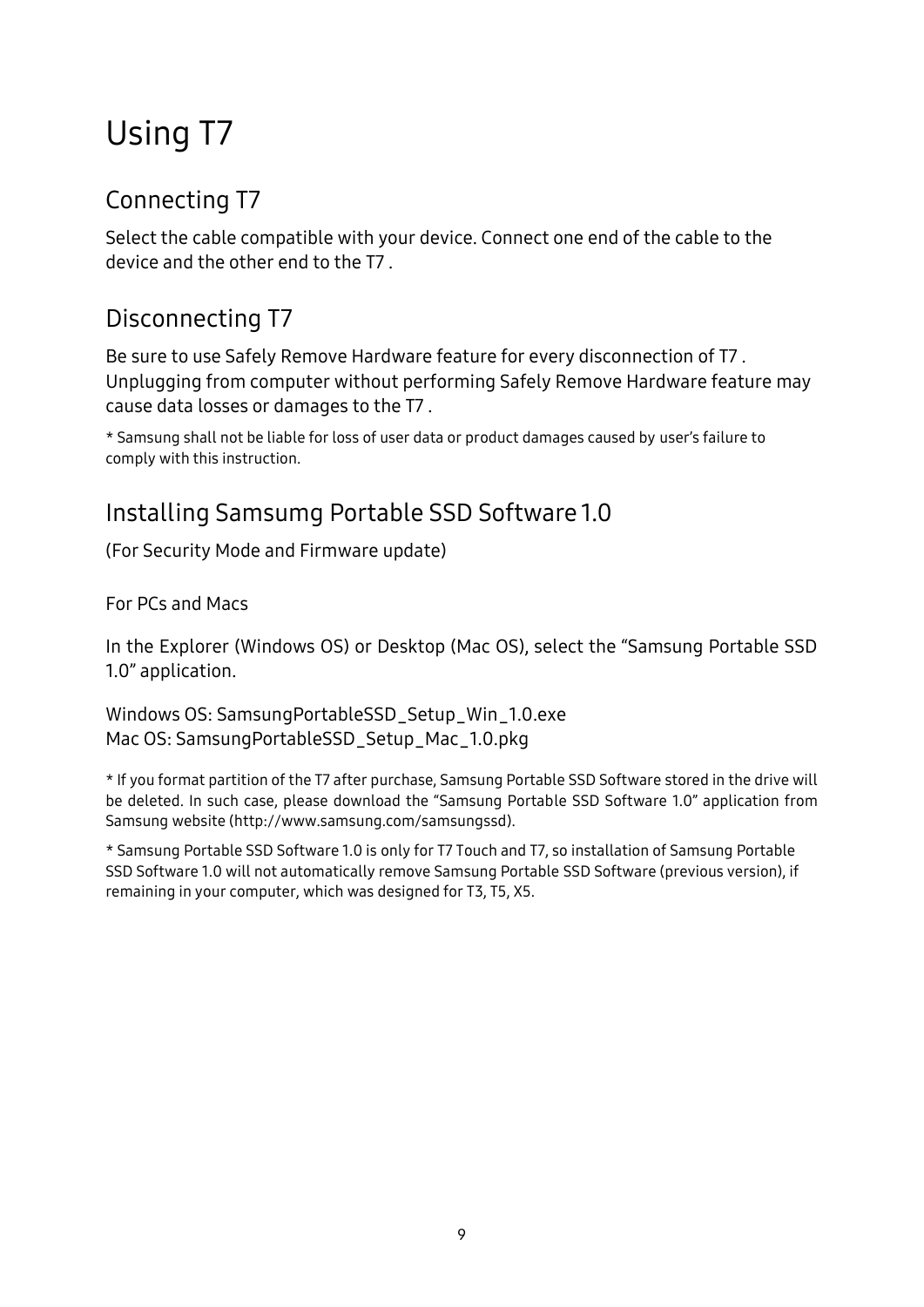1. Running Samsung Portable SSD Software 1.0

Select "Samsung Portable SSD Software 1.0" application icon on Desktop.

\* In case of Mac OS, Samsung Portable SSD Software 1.0 may not operate without device (driver) enabled.

2. Setting Security Mode (Optional)

Security mode is optional. You may use T7 without security/update feature enabled. Please follow the instructions that appear on each screen of the Samsung Portable SSD Software 1.0. Once you agree to the terms and conditions of the Samsung Portable SSD Software 1.0 while it is being installed, you can set a password through the following steps. (Certain elements of Samsung Portable SSD Software 1.0 will be installed on the user's computer for security mode.)

| <b>WELCOME!</b><br><b>PORTABLE SSD</b><br>SAMSUNG Portable SSD provides strong security<br>to protect your data. To activate Security Mode,<br>complete the following steps.<br>Samsung T7<br><b>Name</b><br>Samsung T7<br><b>Security Mode</b><br>Security mode off<br>$\odot$<br><b>Security with Password</b> |         |  |
|------------------------------------------------------------------------------------------------------------------------------------------------------------------------------------------------------------------------------------------------------------------------------------------------------------------|---------|--|
|                                                                                                                                                                                                                                                                                                                  | SAMSUNG |  |
|                                                                                                                                                                                                                                                                                                                  |         |  |
|                                                                                                                                                                                                                                                                                                                  |         |  |
|                                                                                                                                                                                                                                                                                                                  |         |  |
|                                                                                                                                                                                                                                                                                                                  |         |  |
|                                                                                                                                                                                                                                                                                                                  |         |  |
|                                                                                                                                                                                                                                                                                                                  |         |  |
|                                                                                                                                                                                                                                                                                                                  |         |  |
|                                                                                                                                                                                                                                                                                                                  |         |  |
|                                                                                                                                                                                                                                                                                                                  |         |  |
|                                                                                                                                                                                                                                                                                                                  |         |  |
|                                                                                                                                                                                                                                                                                                                  |         |  |
|                                                                                                                                                                                                                                                                                                                  |         |  |
| <b>DONE</b><br><b>UPDATE</b>                                                                                                                                                                                                                                                                                     |         |  |

• Security mode off

You may use T7 without security mode.

• Security with Password

You may enable security mode with password. Use T7 without security mode. If the password is forgotten, you need to have T7 to be restored to factory setting through online service rendered by our customer service centers. Please keep it in mind that all user data placed in T7 will be lost by factory reset. Please be cautious not to forget your password.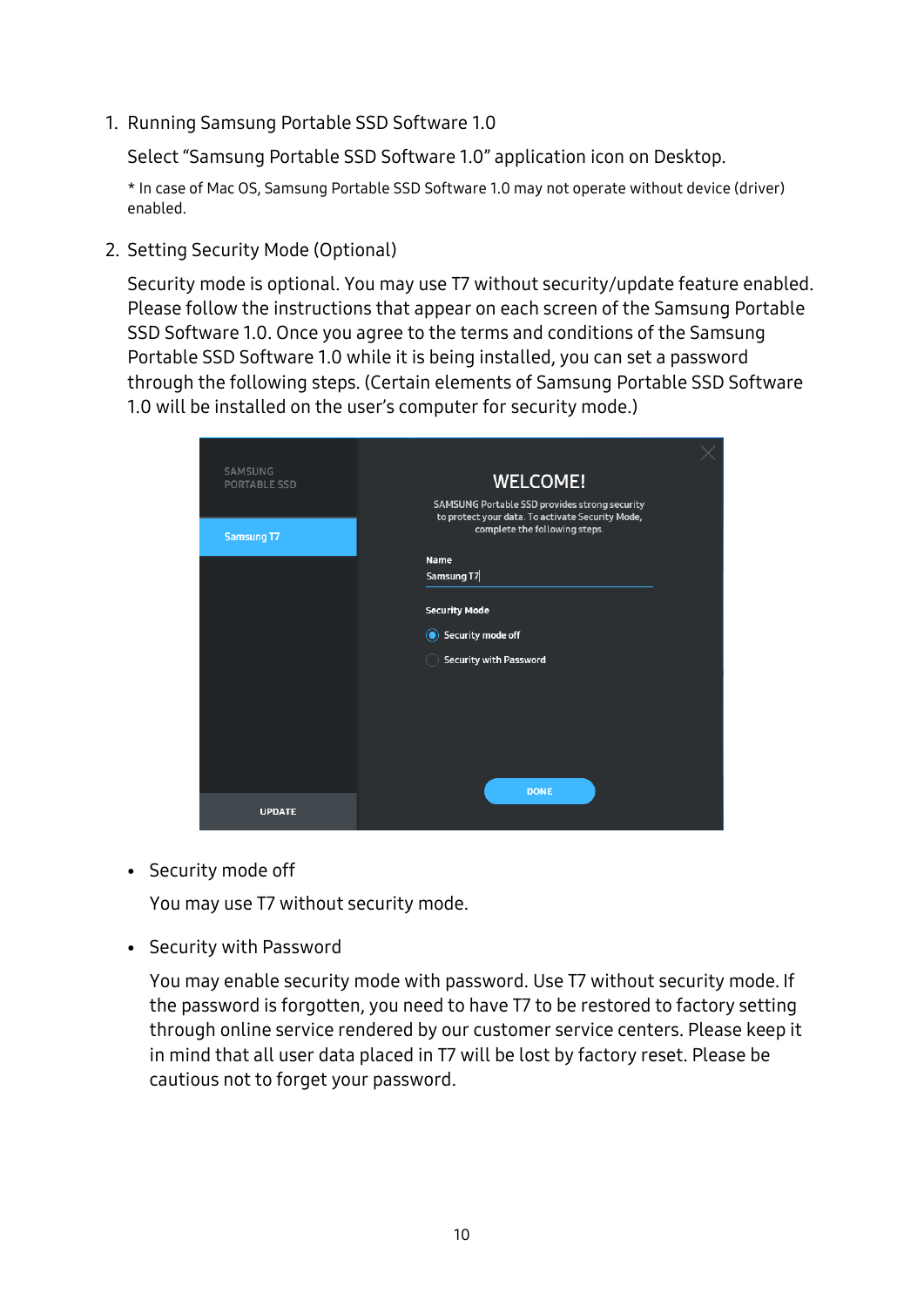| SAMSUNG<br><b>PORTABLE SSD</b><br><b>Samsung T7</b> | <b>SET UP PASSWORD</b><br>Please enter your password to unlock and manage<br>your portable SSD.                                                                                                                                                                                                                                            |  |
|-----------------------------------------------------|--------------------------------------------------------------------------------------------------------------------------------------------------------------------------------------------------------------------------------------------------------------------------------------------------------------------------------------------|--|
|                                                     | <br>$\odot$<br>0000<br>$\odot$<br>NOTICE: Please be aware that you will not be able to unlock<br>your portable SSD or adjust the security options if you forget<br>your password. In no event shall Samsung be liable for any data<br>loss resulting from any factory reset services rendered as a sole<br>measure to reset your password. |  |
| <b>UPDATE</b>                                       | <b>CANCEL</b><br><b>DONE</b>                                                                                                                                                                                                                                                                                                               |  |

\* Samsung shall not be liable for loss of user data caused by forgotten or stolen passwords. In an effort to keep the device as secure as possible, there is no password recovery option. If the password is forgotten, users need to have T7 to be restored to factory setting through online service rendered by our customer service centers. Please keep it in mind that all user data placed in T7 will be lost by factory reset. Please be cautious not to forget your password.

\* Only Mac OS, "Samsung Portable SSD 1.0" driver is required for the security functionality. If the kernel extension is not installed, complete the installation by following the sequence on the package installation. Once installed, disconnect and reconnect T7 to confirm that the installation was successful.

\* Only Mac OS, "Samsung Portable SSD 1.0" driver and some of 3rd party drivers, including SATSMARTDriver are mutually exclusive. If you wish to work with SATSMARTDriver, please remove Samsung Portable SSD driver and install SATSMARTDriver as following instruction.

\* When both Samsung Portable SSD Driver and SATSMARTDriver are installed and conflict is detected, the instructions like the following will be available: How to remove Samsung Portable SSD Driver and install SATSMARTDriver #sudo kextunload /Library/Extensions/SamsungPortableSSDDriver.kext #sudo kextload /Library/Extensions/SATSMARTDriver.kext How to remove SATSMARTDriver and install SamsungPortableSSDDriver #sudo kextunload /System/Library/Extensions/SATSMARTDriver.kext #sudo kextload /Library/Extensions/SamsungPortableSSDDriver.kext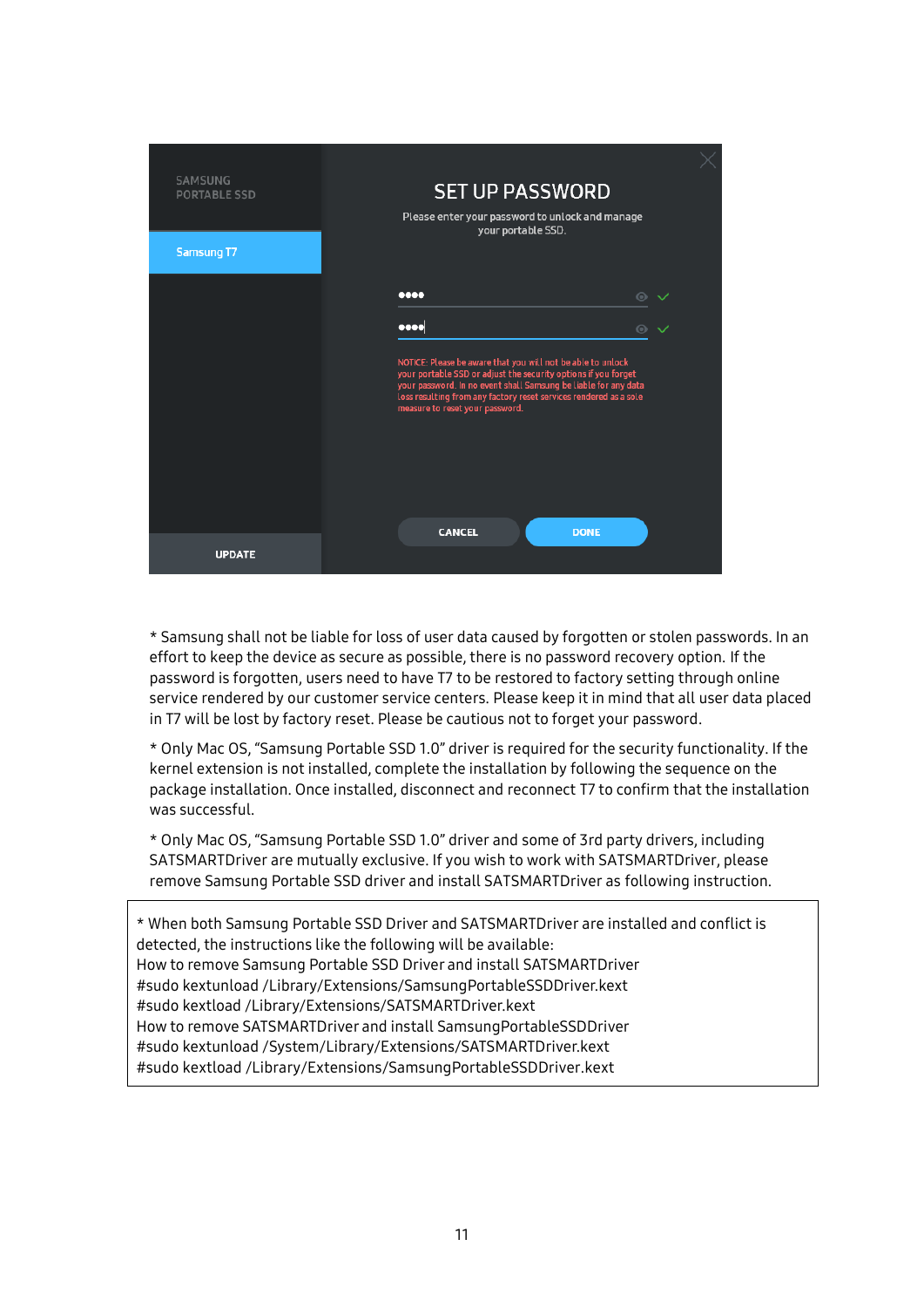3. Unlock

If you've enabled security mode, every time you connect T7 to your computer you need to enter your password and click the "UNLOCK" button before getting access to the data in T7 . If you fail to unlock, your access will be confined to capacity of about 128MB allocated to SamsungPortableSSD\_1.0.exe and SamsungPortableSSD\_1.0.app, which means that you will be locked out of the data protected.



\* Depending on the user environment, the "SamsungPortableSSD Software 1.0" may not be executed automatically. In such case, please double-click the "SamsungPortableSSD Software 1.0" icon in Explorer on Windows or the Desktop on Mac.

\* Security mode may be supported by certain version of each OS (or higher) only. Please check whether your OS meets the system requirements and supports security mode.

\* If security mode is enabled, only the capacity of security partition in the T7 will be initially displayed. This security partition is approximately ~128 MB. Once you enter your password and unlock successfully, the full capacity of T7 will be displayed in your system.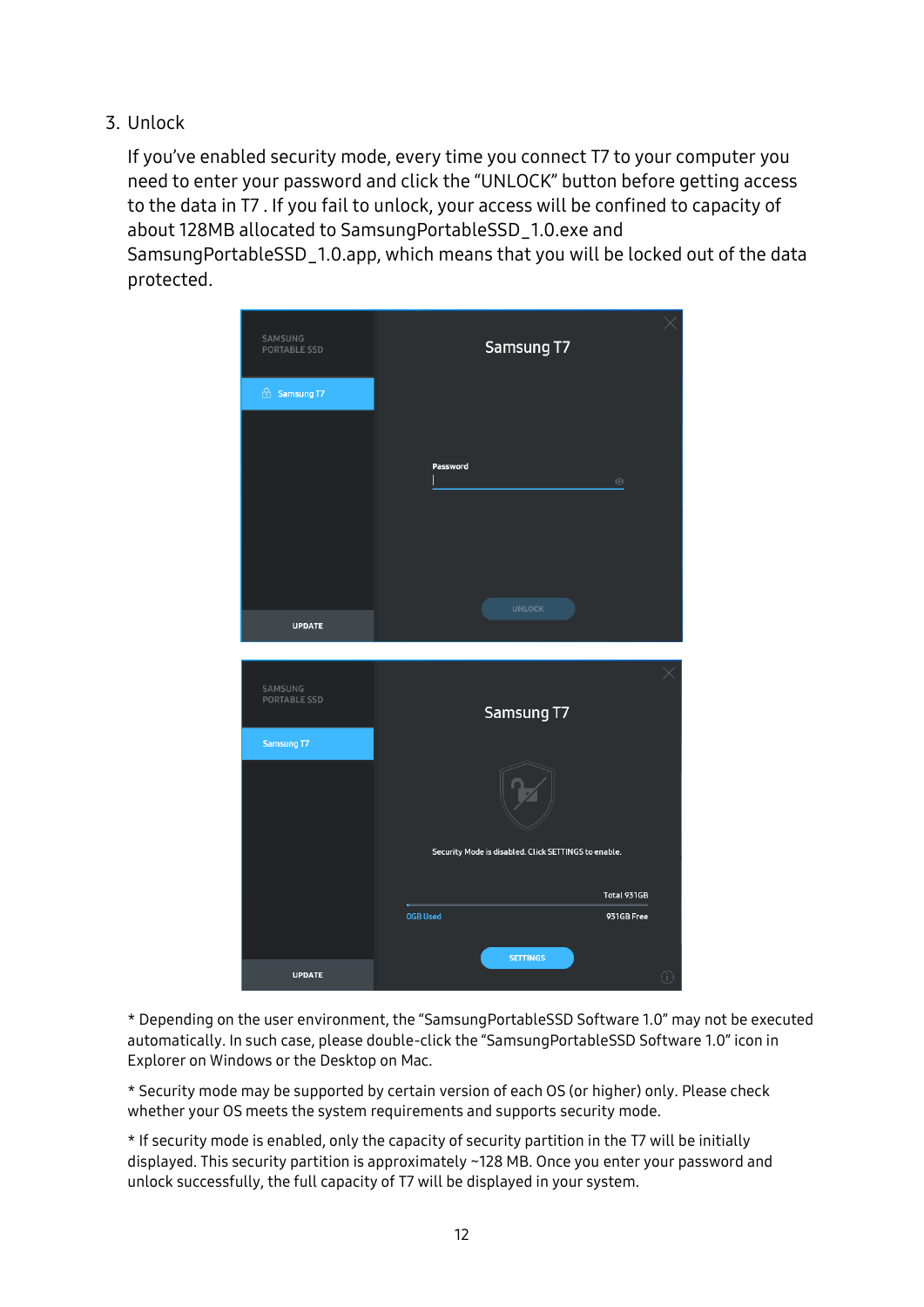\* You may choose another Samsung Portable SSD by clicking T7 's name on left panel. Samsung Portable SSD Software lists the entire host devices (up to 6) to which Samsung Portable SSD is connected.

#### 4. Change in Settings

You can change your security mode/user name/password settings of the T7 by clicking "SETTINGS" button on the main page. When using a computer without the security software, you can download installation file

("SamsungPortableSSD\_Setup\_Win\_1.0.exe" for Windows OS,

"SamsungPortableSSD\_Setup\_Mac\_1.0.pkg" for Mac OS) from the Samsung website (http://www.samsung.com/samsungssd) and install it to change the settings.

#### • Security Mode

For making a change in security mode between ON and OFF, please click toggle button and enter correct password. Refer to the table below for a description of T7 security status indicator.

| <b>Status</b>  |                   | Description                                                                                                                                        |
|----------------|-------------------|----------------------------------------------------------------------------------------------------------------------------------------------------|
|                | Locked            | This signifies that security mode is on, but user has<br>not unlocked T7. You can unlock T7 on unlock page.                                        |
| $\overline{r}$ | Unlocked          | This signifies that security mode is on and user has<br>already unlocked T7. You can see the storage<br>capacity on main page and change settings. |
| No icon        | Security mode OFF | This is when security is OFF. You can see the storage<br>capacity on main page and change settings.                                                |

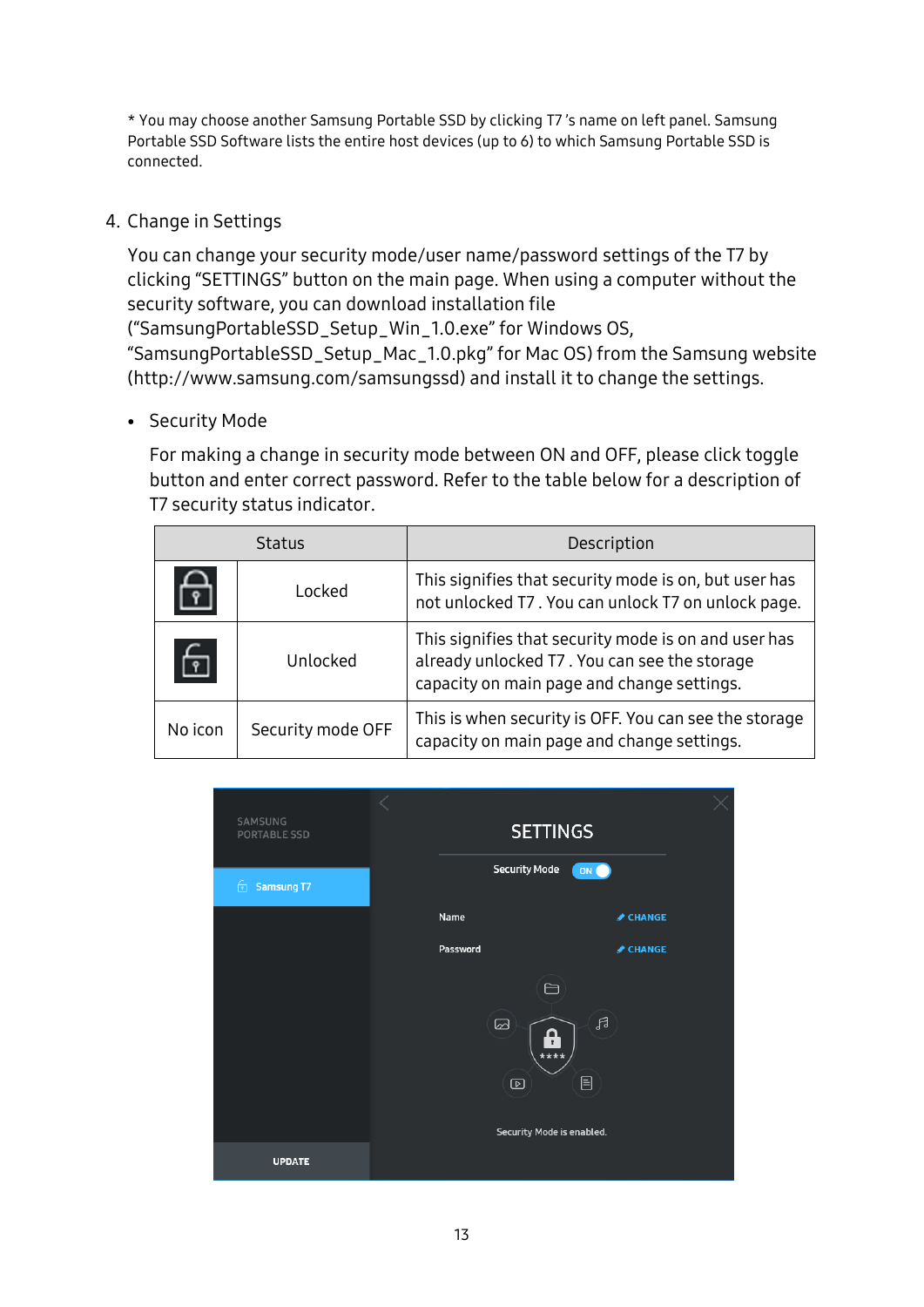• Name/Password

You can change Name and Password. For changing password, please click "CHANGE" button.



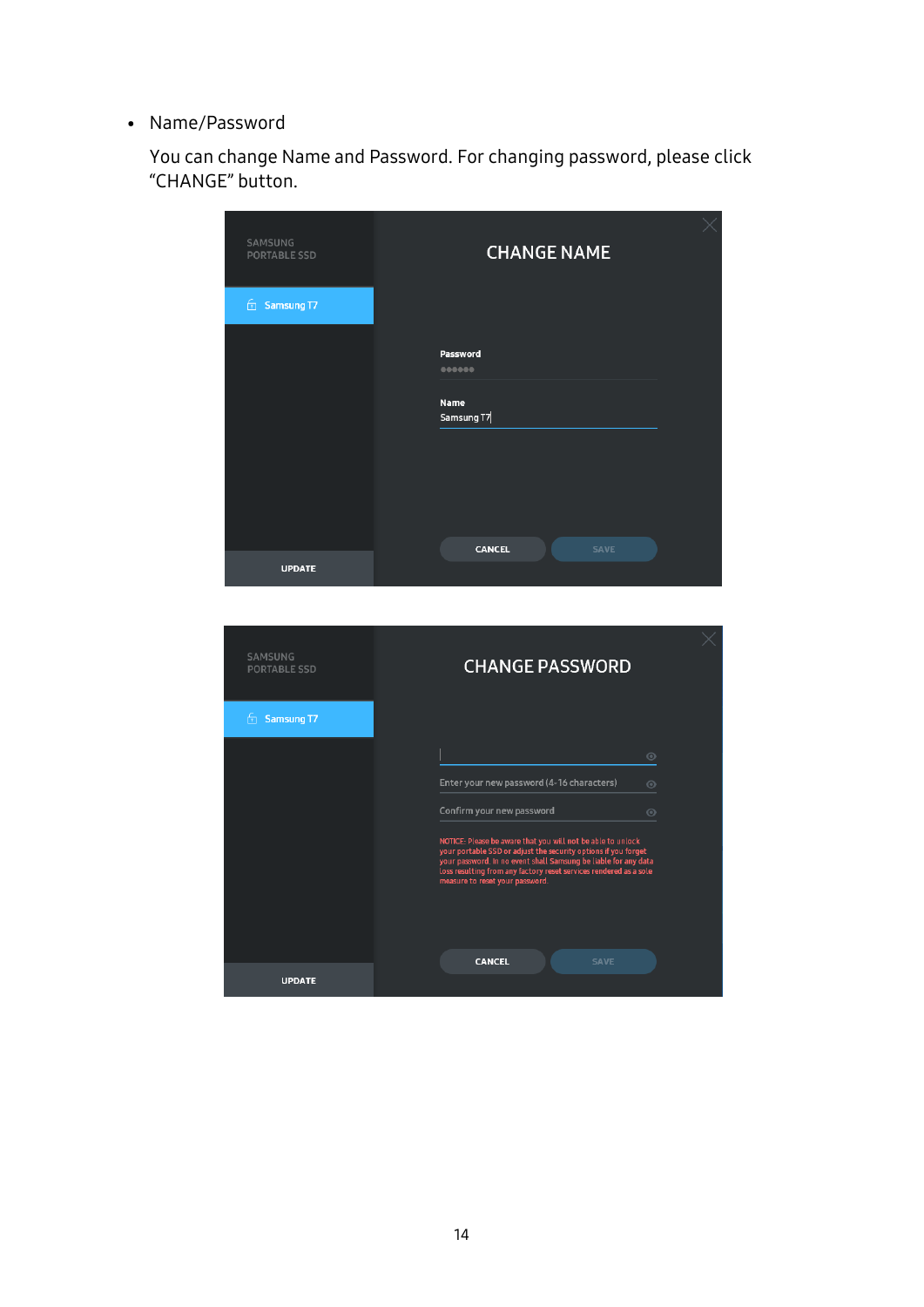5. Update Software and Product firmware

If your computer is connected to the internet, the number of Software/Firmware updates available will show on the bottom of left panel.



By clicking "UPDATE" button ( $\Box$  UPDATE  $\Box$ ), you can download the latest software ("SW") or firmware ("FW") and update it.

By clicking "Check for Update Automatically" toggle button (  $\sim$  ), you can choose whether to have SW and FW automatically updated whenever Samsung Portable SSD is connected.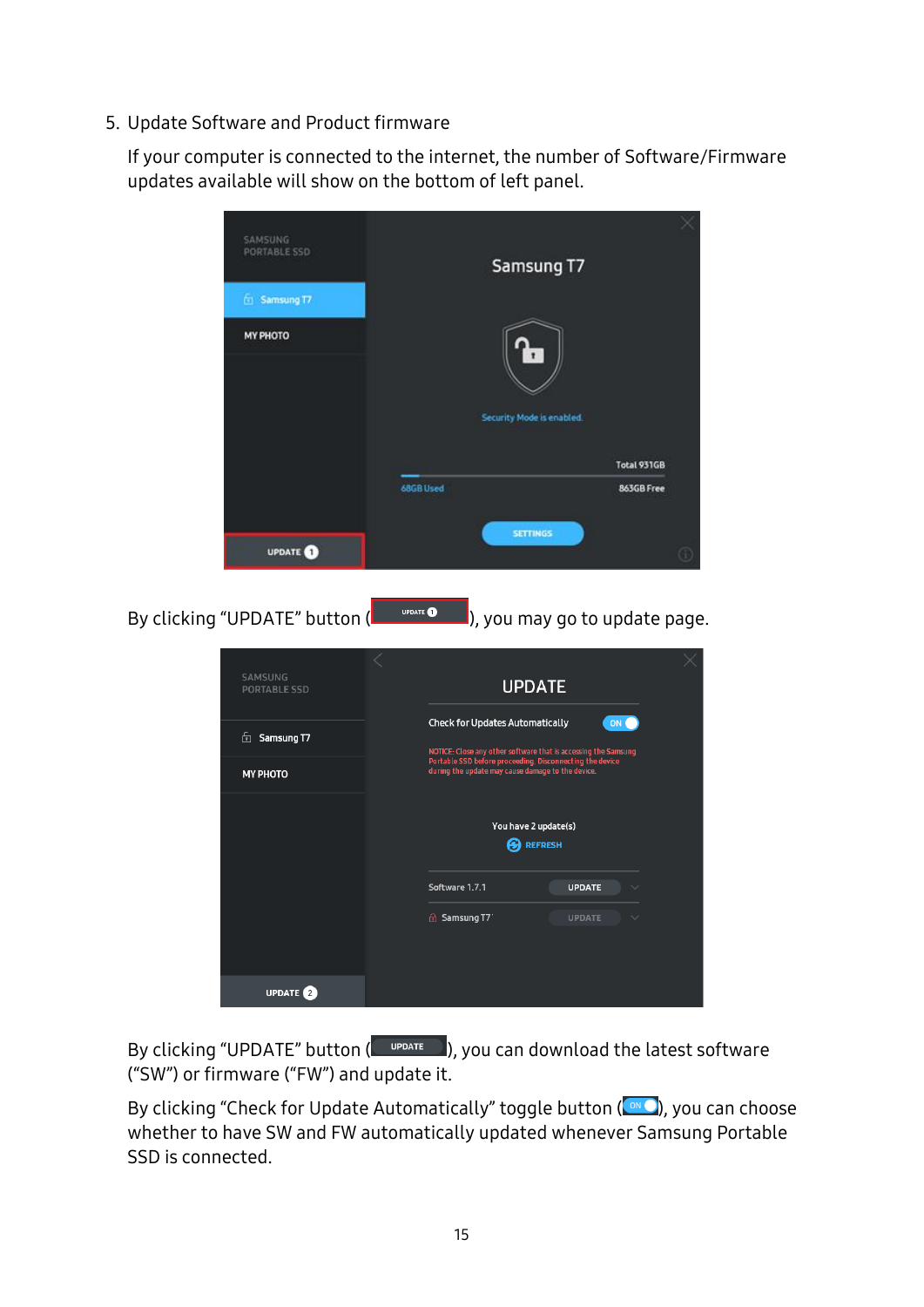By clicking refresh button  $($  $)$ , you can refresh update status.

By clicking arrow down button  $(\blacksquare)$ , you can see detail information on the applicable update.

\* When user changes "Check for Update Automatically" from OFF to ON, SW does not refresh update information immediately. Update information is refreshed when either user clicks refresh button or Samsung Portable SSD is connected to the computer.

\* For FW updates, security mode needs to be OFF. Any access to T7 , including copying/deleting /formatting partition, while FW is being updated, may cause abnormal behavior of or damage to the T7 .

\* Once FW has been updated, please disconnect and reconnect T7 to ensure that the FW update was successful.

#### 6. Delete "Samsung Portable SSD Software"

Deleting software on each OS

| Computer OS   |                                                                        | Description                                                                                                                                                                                                                                                                                                                                                                                                                  |  |
|---------------|------------------------------------------------------------------------|------------------------------------------------------------------------------------------------------------------------------------------------------------------------------------------------------------------------------------------------------------------------------------------------------------------------------------------------------------------------------------------------------------------------------|--|
|               | If user installed SW using<br>SamsungPortableSSD_Setu<br>p_Win_1.0.exe | Software can be uninstalled via "Uninstall or<br>change a program". Go to Control panel →<br>Programs → Programs and Features →<br>Uninstall or change a program → Double-click<br>"Samsung Portable SSD Software 1.0" and<br>select "Yes"                                                                                                                                                                                   |  |
| Windows<br>OS | If user installed SW using<br>SamsungPortableSSD_1.0.ex<br>e           | Software need to be deleted manually by<br>executing PSSD_Cleanup.bat in application<br>installation path. (Normally C:\Program<br>Files(x86)\Samsung\Portable_SSD\PSSD_Cle<br>anup.bat)<br>Please refer to FAQ in the Samsung website<br>(http://www.samsung.com/samsungssd) for<br>more details.                                                                                                                           |  |
| Mac OS        |                                                                        | Application needs to be deleted manually by<br>executing CleanupT7PlusAll.scpt in SW<br>installation path. (Normally #osascript ~/<br>Library/Application Support/Portable_SSD/<br>CleanupT7PlusAll.scpt)<br>*Third party cleaner such as AppCleaner may<br>not delete "Samsung Portable SSD" SW<br>completely.<br>Please refer FAQ in the Samsung website<br>(http://www.samsung.com/samsungssd) for<br>detail information. |  |

#### 7. Select SW Default Language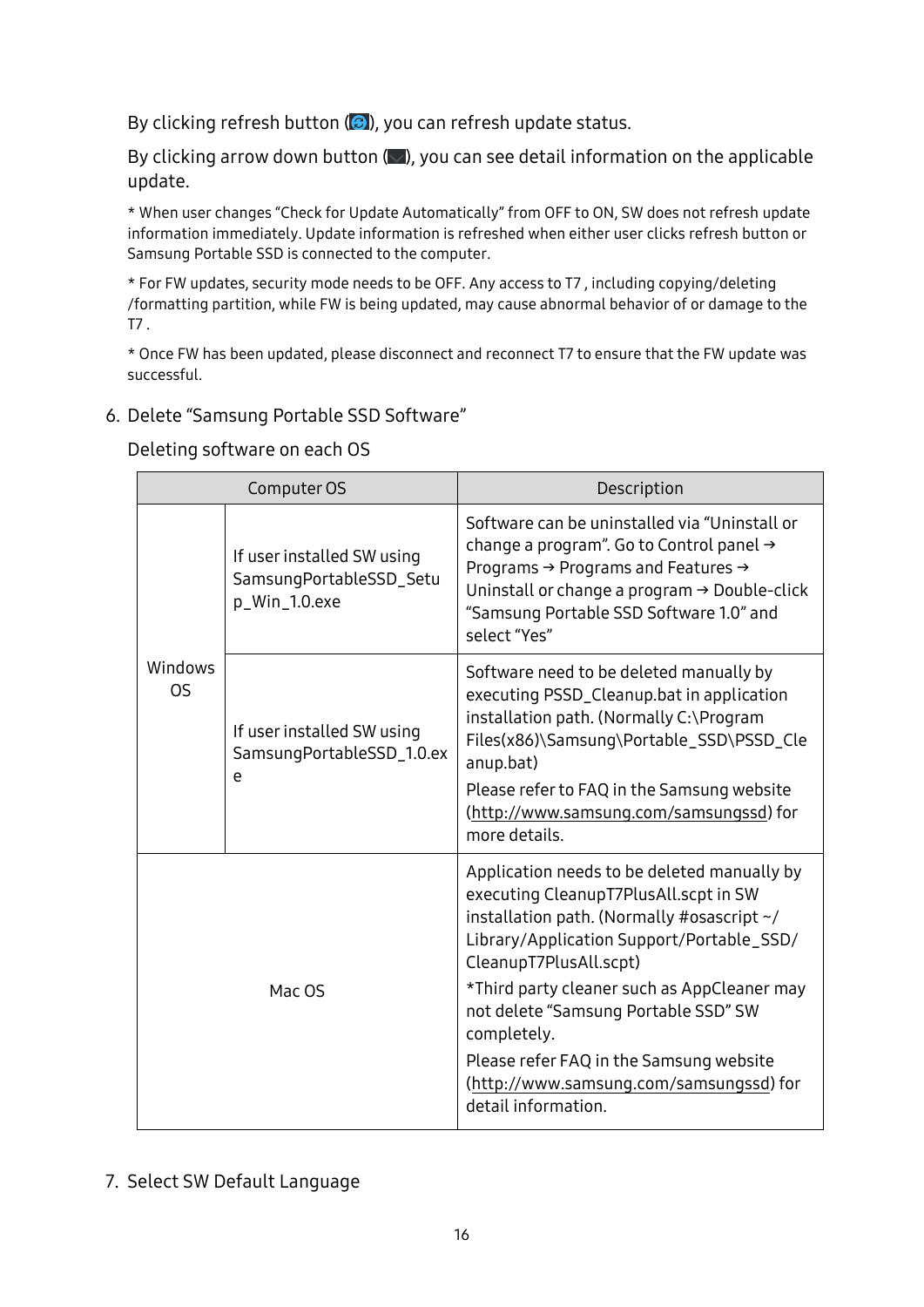Default language may be selected under Regional Setting.

#### For Android devices

- 1. Download Application from Google Play Store You may download "Samsung Portable SSD 1.0" application from App store.
- 2. Running the Application

Please run the Application installed.

3. Setting Security Mode

Password stored in T7 after connection on the computer can also be used in Android.

| <b>WELCOME</b><br>SAMSUNG Portable SSD provides strong<br>security to protect your data. To activate<br>Security Mode, complete the following steps. | <b>SET PASSWORD</b><br>Please enter your password to unlock and<br>change the Security Lock options.<br>Enter the new password                                                                                                                                                                              | $\odot$  |
|------------------------------------------------------------------------------------------------------------------------------------------------------|-------------------------------------------------------------------------------------------------------------------------------------------------------------------------------------------------------------------------------------------------------------------------------------------------------------|----------|
| Name<br>Samsung T7                                                                                                                                   | Confirm the new password                                                                                                                                                                                                                                                                                    | $\odot$  |
| <b>Security Mode</b><br><b>Security Mode Off</b><br>Security with Password<br>◉                                                                      | NOTICE: Please be aware that you will not be able<br>to unlock your portable SSD or adjust the security<br>options if you forget your password. In no event shall<br>Samsung be liable for any data loss resulting from<br>any factory reset services rendered as a sole measure<br>to reset your password. |          |
| <b>COMPLETE</b>                                                                                                                                      | CANCEL                                                                                                                                                                                                                                                                                                      | COMPLETE |

\* Samsung shall not be liable for loss of user data caused by forgotten or stolen passwords. In an effort to keep the device as secure as possible, there is no password recovery option. If the password is forgotten, users need to have T7 to be restored to factory setting through online service rendered by our customer service centers. Please keep it in mind that all user data placed in T7 will be lost by factory reset. Please be cautious not to forget your password.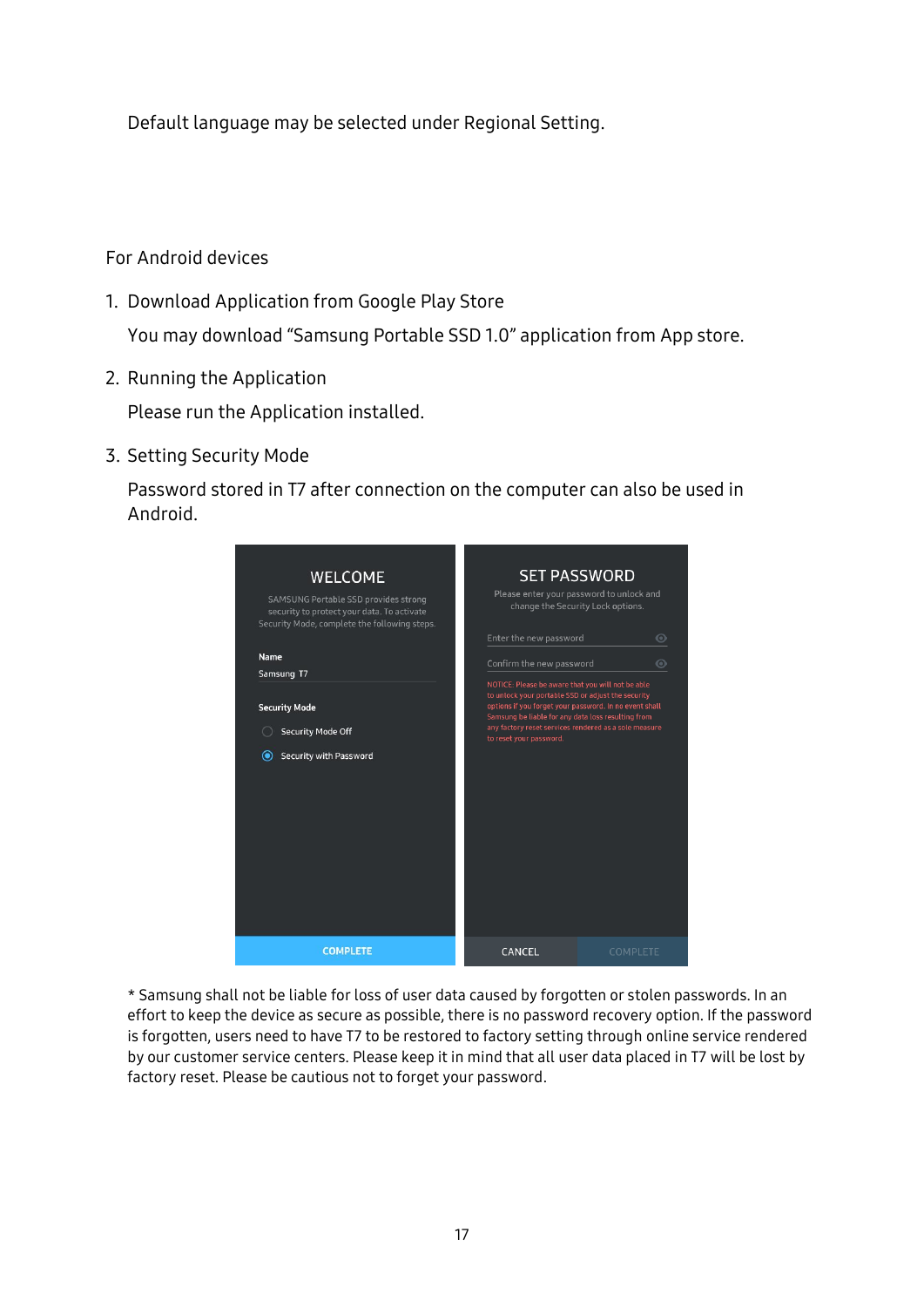4. Unlock T7

If you've enabled security mode, every time you connect T7 to your device, you need to enter your password and press the "UNLOCK" button before getting access to the data in T7.

| <b>SAMSUNG Portable SSD</b> | C       |
|-----------------------------|---------|
| Samsung T7                  |         |
| Password                    |         |
| Enter your password         | $\odot$ |
|                             |         |
|                             |         |
|                             |         |
|                             |         |
|                             |         |
|                             |         |
|                             |         |
| <b>UNLOCK</b>               |         |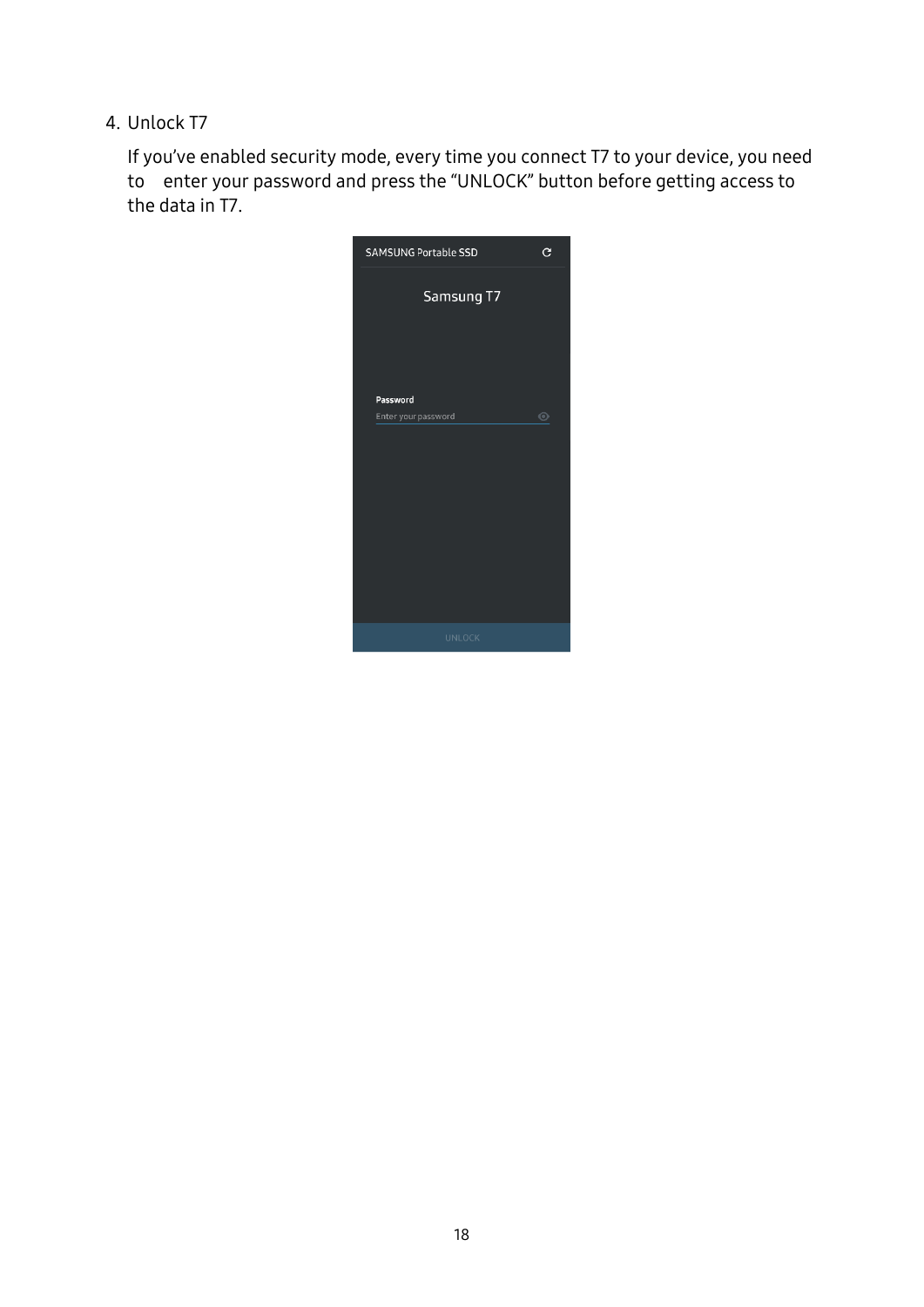5. Home Screen

If security mode is not enabled in your T7, you can enter to Setting screen by clicking "SETTINGS" button in the main page.



#### 6. Settings Screen

You can change the user name or password and turn ON/OFF security mode.

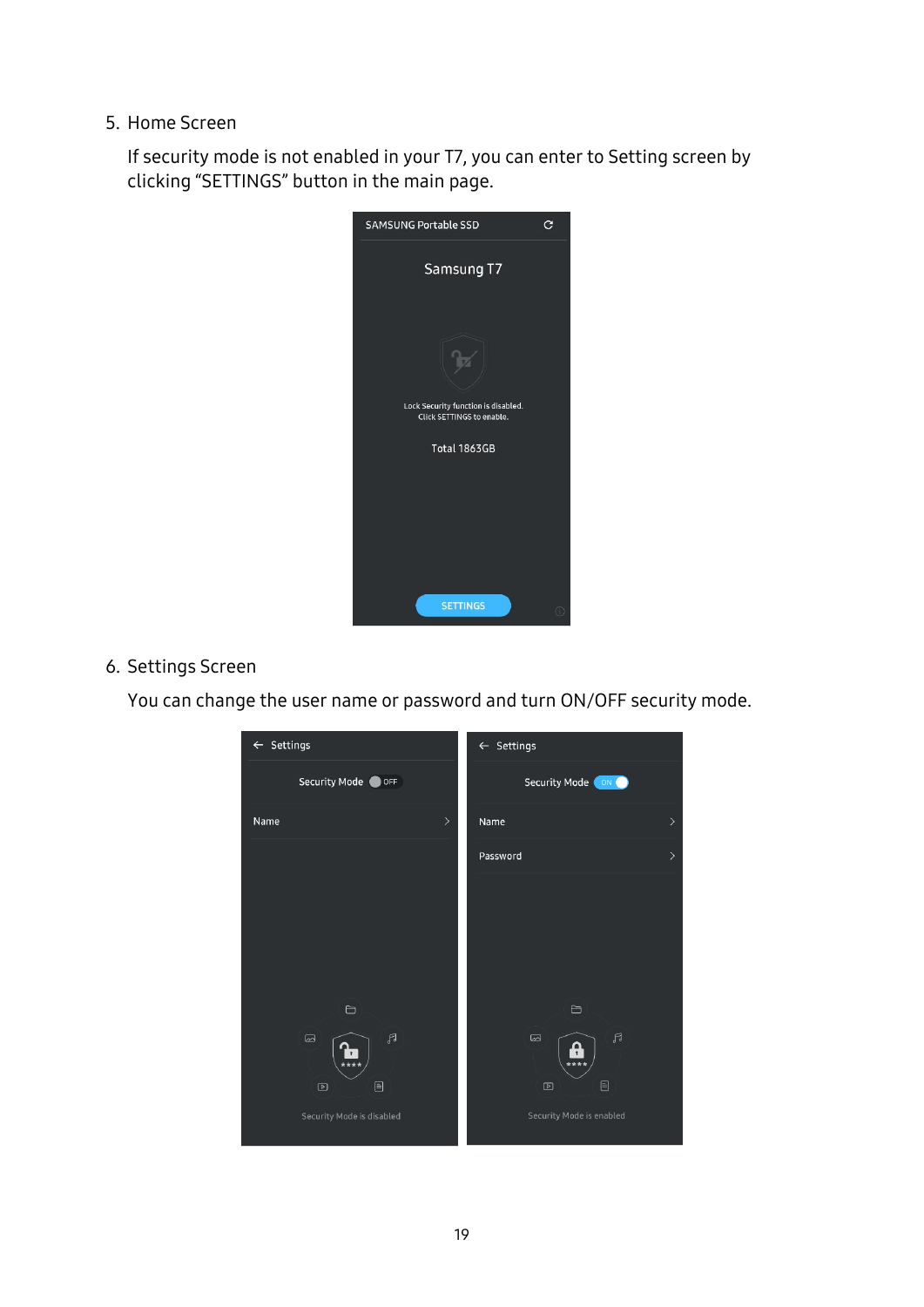7. Update SW and FW

To enter the update screen, click the Update page button  $\left( \begin{array}{cc} C \\ C \end{array} \right)$  on Home screen. If any update is available, the "UPDATE" button  $(\Box_{\text{source}})$  will be highlighted. If there is an application to be updated, your clicking UPDATE button will show the link to 'App store'.

\* Firmware update requires connection to computer.

| ← UPDATE                                           | $\leftarrow$ UPDATE                       |
|----------------------------------------------------|-------------------------------------------|
| <b>Check Update Automatically</b><br>ON (          | <b>Check Update Automatically</b><br>ON C |
| You have 2 updates                                 | Current Software is up to date.           |
| <b>B</b> REFRESH<br>Software 1.2.1<br>$\checkmark$ | <b>@REFRESH</b>                           |
| <b>UPDATE</b>                                      | Current version 1.7.2<br><b>UPDATE</b>    |

8. Deleting "Samsung Portable SSD" Application on Android

Open your android device's Settings app and tap Apps or Application manager. Tap "Samsung Portable SSD" and uninstall.

9. Select Default Language

Default language may be selected under Android system language setting.

\* Path: Android apps - Settings – Language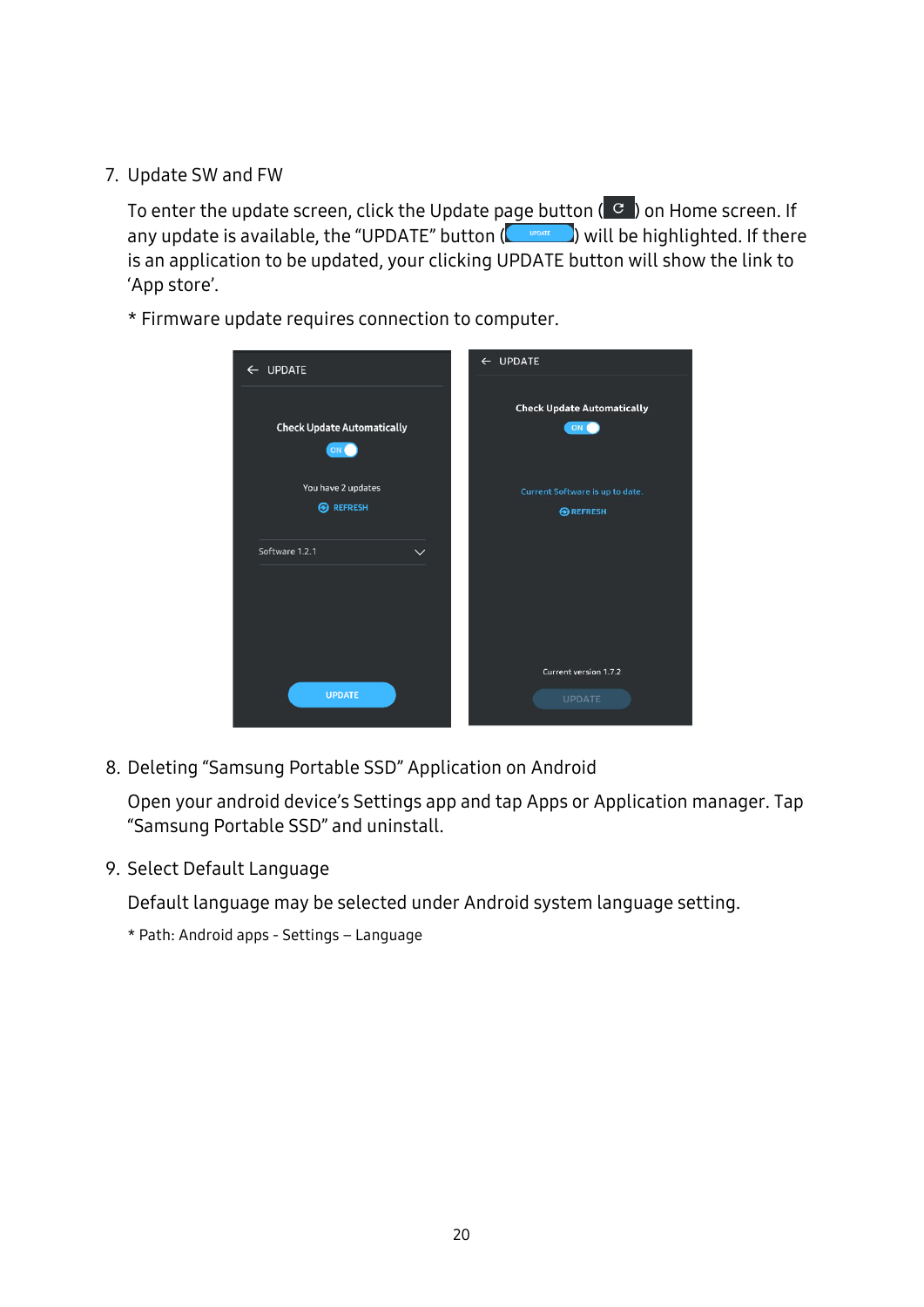## <span id="page-20-0"></span>Caution

Failure to follow the instructions and cautions in each section of this manual may result in injury, damage to the product or data loss. Please read thoroughly before using the product.

## <span id="page-20-1"></span>Back Up Important Data

No computer system can be absolutely secure. Samsung does not provide any kind of guarantee and/or warranty against data loss on the T7 under any circumstances. Samsung disclaims any and all liabilities for emotional distress and/or physical and/or monetary damages or losses of any kind caused by loss and/or restoration of data stored on the T7. Be sure to back up important data at all times.

## <span id="page-20-2"></span>Safeguard User Password

Because T7 utilizes advanced encryption technologies, user data cannot be accessed if password is lost or forgotten. Please write down your password and store it in a safe place. If the product cannot be used due to user's failure to enter correct password, the only way to restore product is to have it reset to factory settings via an online service by a Samsung Service Center. However, restoring the device to factory settings will result in a complete loss of all user data. Please be sure to backup important data on a regular basis.

## <span id="page-20-3"></span>Connect to Certified Devices; Compliance with Safety Standards

This product has been designed to comply with power consumption limitations according to safety standards. Please use devices and interface ports that comply with related standards.

### <span id="page-20-4"></span>Avoid Shock, Vibration

Please have the product avoid any strong shock or vibration that may cause malfunction or data loss.

### <span id="page-20-5"></span>Do Not Disassemble, Damage, or Remove Label

Do not disassemble the product or damage or remove the stickers or labels on the product. If the product has been disassembled, damaged, or if the label has been removed by the user, all warranties will be void. For the purpose of repairs, please contact a Samsung Service Center only or such other service providers designated by Samsung.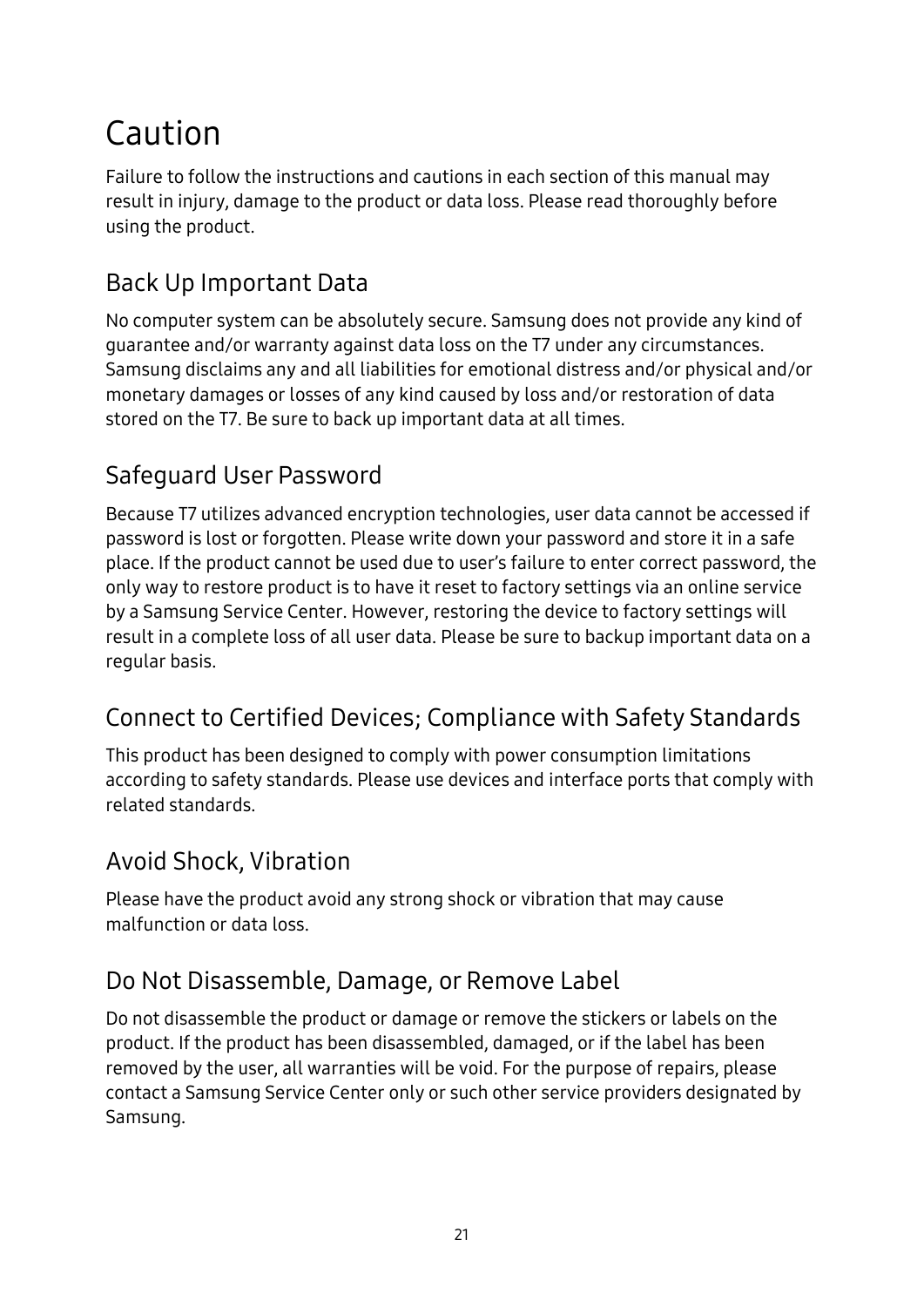### <span id="page-21-0"></span>Use Genuine Accessories

Always use genuine parts and accessories certified by Samsung. Samsung shall not be liable for damages to the product or loss of user data caused by use of non-genuine parts or accessories.

### <span id="page-21-1"></span>Use in Appropriate Temperature and Humidity

Use the product in appropriate environment: temperature between 5°C - 35°C and humidity between 10 - 80%.

## <span id="page-21-2"></span>Use No Excessive Force in Unplugging the Cable

Do not pull or unplug the cable using excessive force. It may cause an unstable connection or damage to the connector.

## <span id="page-21-3"></span>Perform Virus Scans and Updates

Please follow the following safety guidelines to prevent virus infections.

- Install an anti-virus program on the computer to which the T7 is connected, and perform virus scans on a regular basis.
- Always update the operating system and the anti-virus software with the latest version.
- After downloading files to the T7 perform a virus scan before opening the file.

## <span id="page-21-4"></span>Clean the Product

It is recommended that you clean the product by wiping gently with a soft cloth. Do not use water, chemical substances or detergent. They may cause discoloration or corrosion in the product's exterior, and may also cause fire or electric shock.

## <span id="page-21-5"></span>Keep Away from Children, Infants and Animals

Small parts pose risk of suffocation. Please keep the product away from children, infants or animals to prevent them from putting the product or parts in the mouth.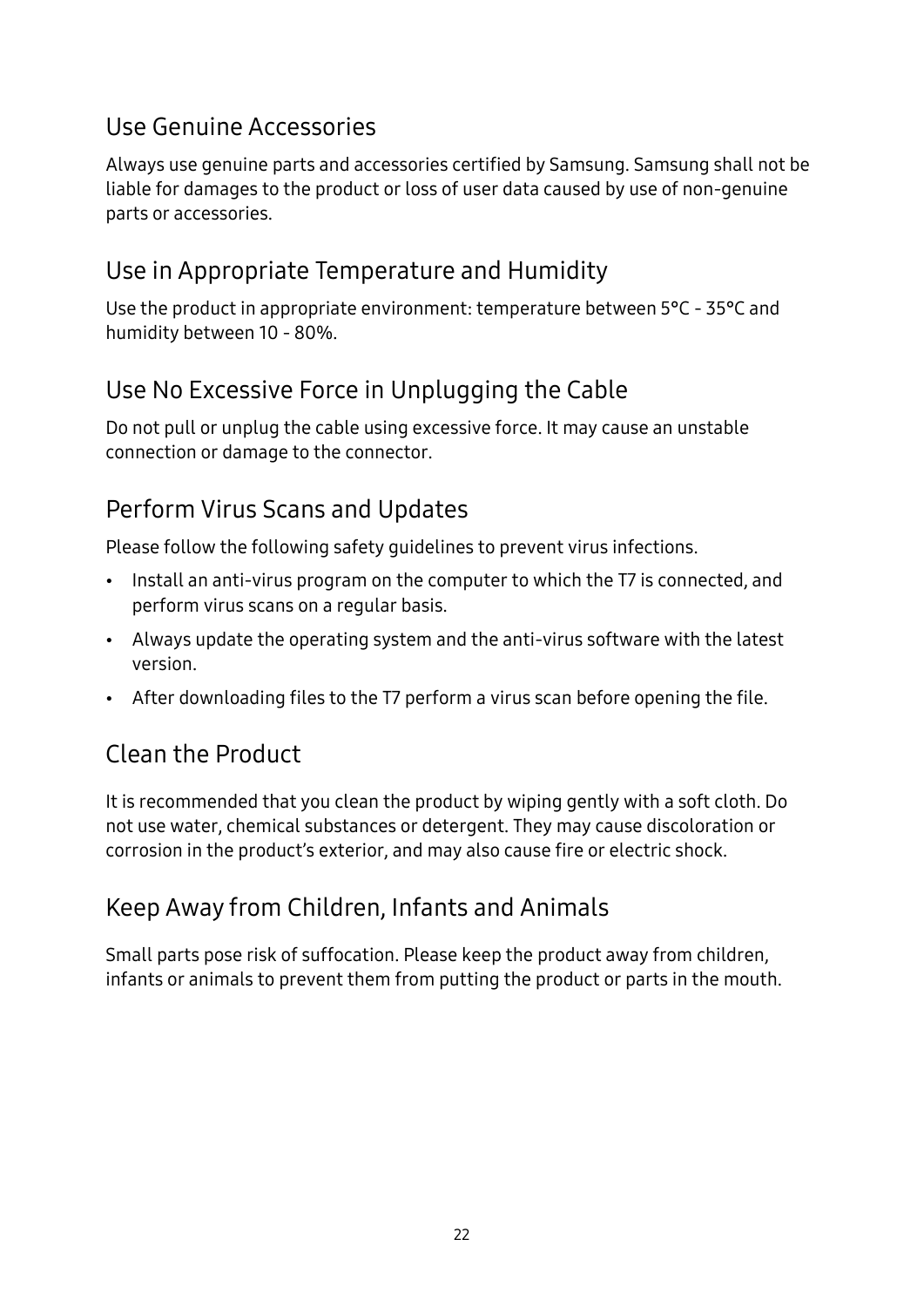## <span id="page-22-0"></span>FAQ

| I cannot run the Samsung                                                                            | The Samsung Portable SSD Software 1.0 can only run on certain<br>OS versions (or newer).<br>Please see below for supported OS versions:                                                                                                                                                                                                                                                                                                                                                                                  |  |
|-----------------------------------------------------------------------------------------------------|--------------------------------------------------------------------------------------------------------------------------------------------------------------------------------------------------------------------------------------------------------------------------------------------------------------------------------------------------------------------------------------------------------------------------------------------------------------------------------------------------------------------------|--|
| Portable SSD Software 1.0.                                                                          | Windows OS: Windows 7 or higher<br>$\bullet$                                                                                                                                                                                                                                                                                                                                                                                                                                                                             |  |
|                                                                                                     | Mac OS: Mac OS X 10.10 or higher                                                                                                                                                                                                                                                                                                                                                                                                                                                                                         |  |
| The "USB storage unexpectedly<br>removed" message appears on the<br>status bar of my mobile device. | In order to use the Samsung Portable SSD Software 1.0,<br>permission to access the USB device is required. This message<br>appears when the access permission is removed from the mobile<br>device. When you launch the mobile Samsung Portable SSD app,<br>you can use the T7 normally again.                                                                                                                                                                                                                           |  |
| When I connect the T7 to devices<br>other than a PC, they do not<br>recognize the T7.               | The T7 was developed for use with Windows OS and Mac OS PCs<br>and mobile devices. When connected to devices other than<br>those, the T7 may not be recognized or use of its features may be<br>restricted depending on their level of support. Moreover, if you<br>have enabled security mode with Password, you cannot enter<br>your password from non-PC or non-mobile devices and thus will<br>be unable to access data stored on the T7. Please disable the<br>security mode before using the T7 with such devices. |  |
| I have lost my password. Can I<br>disable security mode?                                            | No, you cannot. If you lose your password, you cannot disable the<br>security mode. Therefore, make sure not to lose it.                                                                                                                                                                                                                                                                                                                                                                                                 |  |
|                                                                                                     | Please make sure that the T7 is connected securely to the USB<br>port.                                                                                                                                                                                                                                                                                                                                                                                                                                                   |  |
| My T7 is not recognized by                                                                          | • Some PCs may not recognize the T7 when connected to the<br>USB 2.0 port if the current exceeds the maximum limit (500<br>mA) described in the Power Specifications. In such cases,<br>please try a different USB port.                                                                                                                                                                                                                                                                                                 |  |
| devices.                                                                                            | • If you use cables other than the one included in the product<br>package, the T7 may not be recognized.                                                                                                                                                                                                                                                                                                                                                                                                                 |  |
|                                                                                                     | If the T7 is correctly connected but still not recognized by<br>devices, find the Service Centers specified in the User Manual or<br>on the Samsung website (http://www.samsung.com), and make<br>an inquiry.                                                                                                                                                                                                                                                                                                            |  |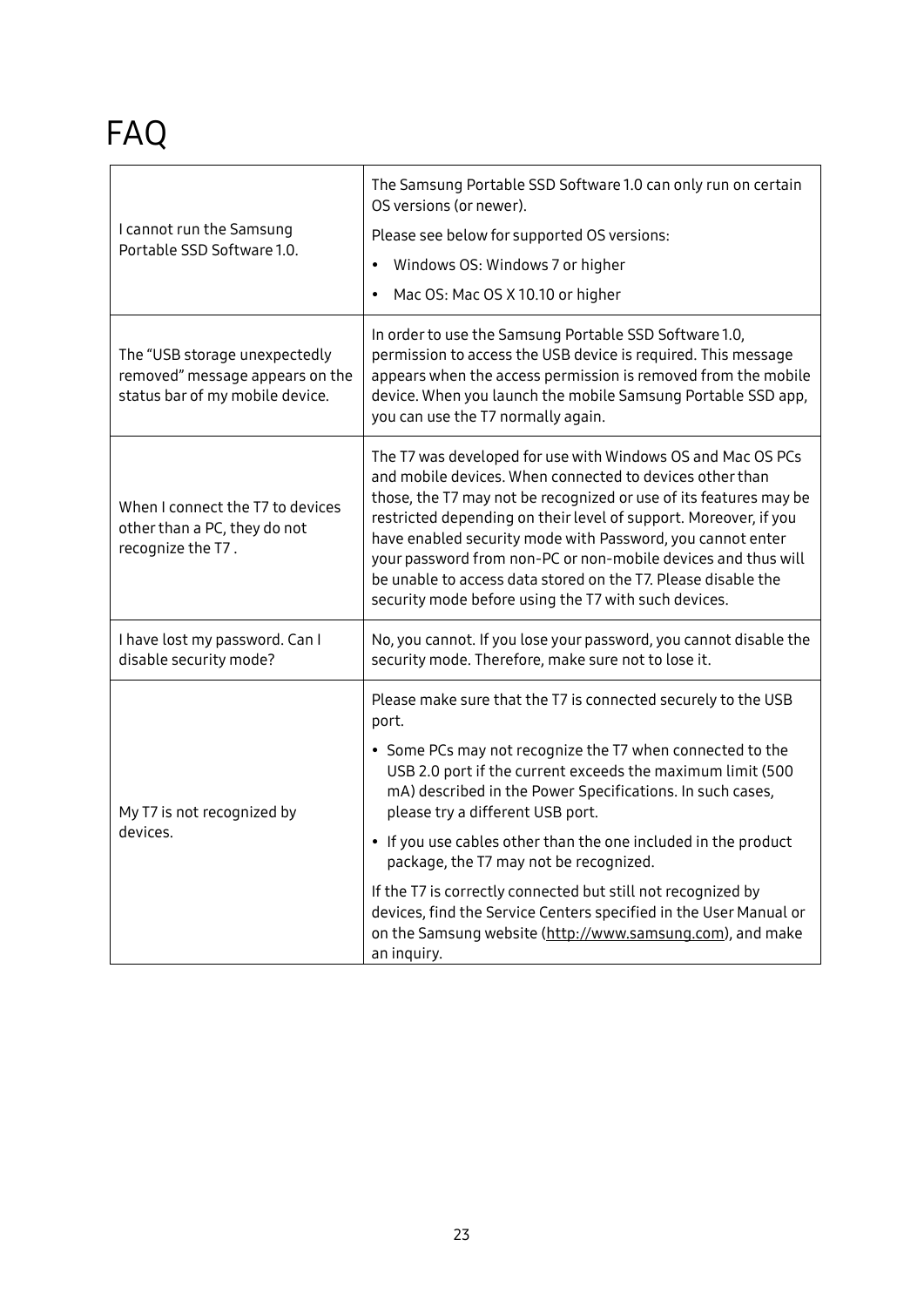## <span id="page-23-0"></span>Product Specifications and Certifications

## <span id="page-23-1"></span>Product Specifications

| Model                                              | MU-PC500(R/H/T)                                                                              | $MU-PC1TO(R/H/T)$ | $MU-PC2TO(R/H/T)$ |
|----------------------------------------------------|----------------------------------------------------------------------------------------------|-------------------|-------------------|
| Capacity                                           | 500GB                                                                                        | 1TB               | 2TB               |
| Interface                                          | USB 3.2 Gen 2 (10Gbps), backwards compatible                                                 |                   |                   |
| Color                                              | Titan Gray / Indigo Blue / Metallic Red                                                      |                   |                   |
| Data Transfer Speed*                               | 1,050 MB/s                                                                                   |                   |                   |
| Dimensions                                         | 85 x 57 x 8 mm (3.3 x 2.2 x 0.3 inch) (L x W x H)                                            |                   |                   |
| Weight                                             | 58 g (2.04 oz.) (2TB)                                                                        |                   |                   |
| Recommended User's<br><b>System Specifications</b> | Windows 7 or higher; Mac OS X10.10 or higher; or Android Lollipop<br>(version 5.1) or higher |                   |                   |

\* Max data transfer speed is measured based on Samsung's internal testing standards with the enclosed USB cable. Performance may vary depending on host configuration. To reach maximum transfer speeds of 1,050 MB/s, the host device and connection cables must support USB 3.2 Gen 2 and UASP mode must be enabled.

## <span id="page-23-2"></span>Regulatory Compliance



### <span id="page-23-3"></span>KC (Korea Certification)

Identification Symbol: Refer below

Name: Samsung Electronics Co., Ltd.

Manufacturer / Manufacturing Country: Samsung Electronics Co. Ltd / Republic of Korea Manufacturing Year and Month: Marked separately

Rating / Model: Refer below

Manufacturer: SAMSUNG Electronics Co. Ltd.

| Model           | Rating |      | <b>Identification Symbol</b> |
|-----------------|--------|------|------------------------------|
| <b>MU-PC500</b> | 5V     | 1.5A | R-R-SEC-MU-PC500             |
| MU-PC1T0        | 5V     | 1.5A | R-R-SEC-MU-PC1T0             |
| MU-PC2T0        | 5V     | 1.5A | R-R-SEC-MU-PC2T0             |

\* This EMC compliant (Class B) device for homes is intended for use in domestic environment and can be used in any region.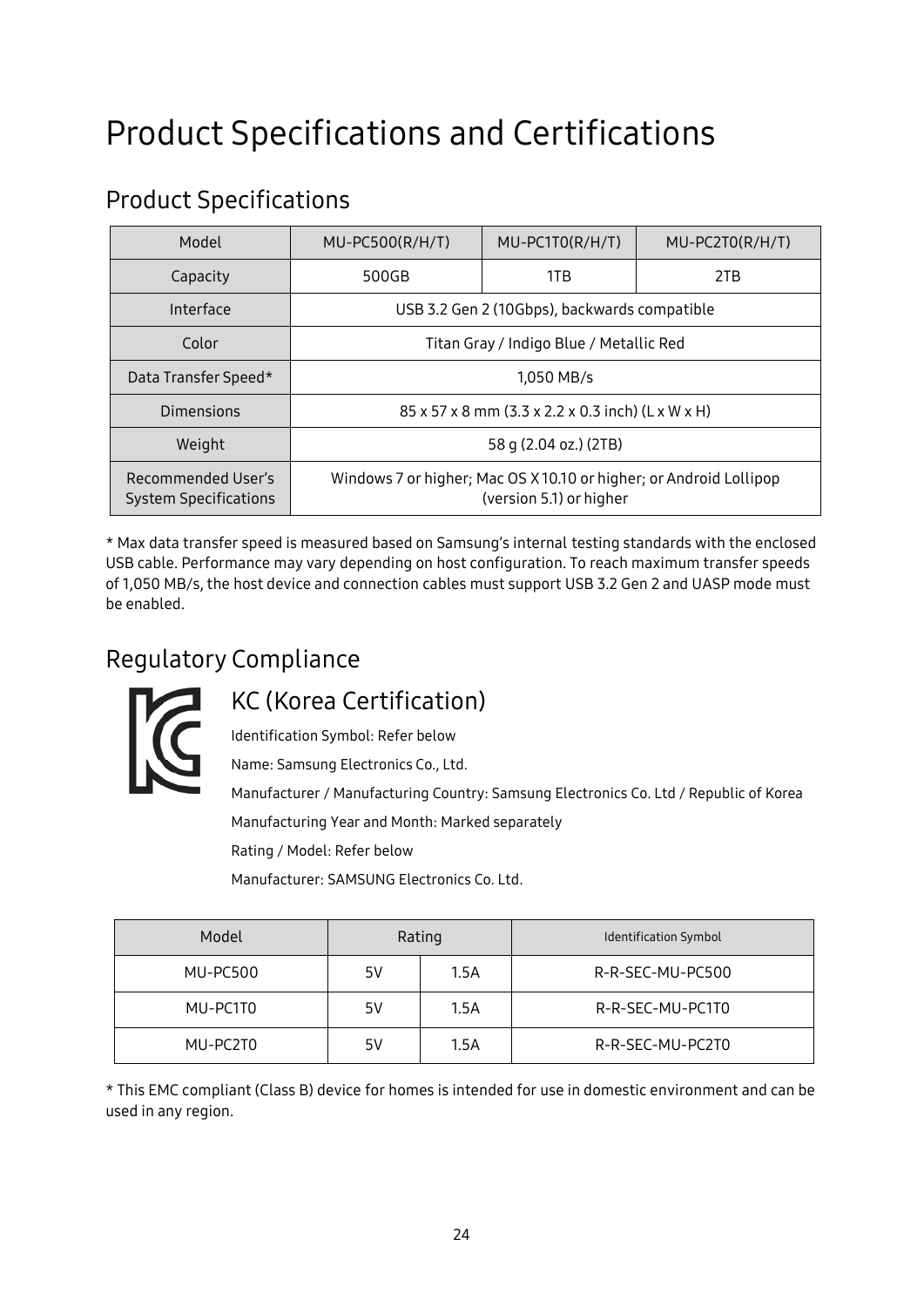# <span id="page-24-0"></span>FCC (Federal Communication Commission)

#### United States Federal Communication Commission (FCC) regulations

Note that any alteration or modification, not authorized expressively by the party responsible for compliance to regulations, may result in voiding user's authority to operate the device.

This equipment has been tested and verified to comply with FCC CFR Part 15, Restrictions on Class B Digital Devices.

These restrictions are implemented to prevent the emission of harmful electronic magnetic waves when device is used in residential environments. This device generates, uses and emits radio frequency energy, and may cause harmful radio interference to wireless communications if not installed and used according to the guideline. However, it does not guarantee absence of radio interference in certain installed environments. If harmful radio interference occurs to a radio or TV reception when the device is turned on or off, the user must prevent such interference through one of the following measures.

- Adjust direction of or relocate reception antenna
- Increase distance between the device and the receiver
- Plug receiver and device on outlets on separate circuits
- Seek assistance from qualified radio/TV technicians or retailer
- This device complies with Part 15 of FCC regulations
- This device does not cause electromagnetic interference
- If any interference is received, including interference that may cause operational problems to the device, it may be operated on two conditions that ensure normal operation. This product was designed for indoor-use only.

\* FCC Notice: Note that any alteration or modification, not authorized expressively by the party responsible for compliance to regulations, may result in voiding the user's authority to operate the device.

Unique Identifier: Check the label on the product Responsible Party: Samsung Electronics America QA Lab 19 Chapin Rd. Building D Pine Brook NJ 07058 Tel: 1-973-808-6362, Fax: 1-973-808-6361

# <span id="page-24-1"></span>CE (Conformity European)

Hereby declares that this/these product(s) is/are in compliance with the essential requirements and other relevant provisions of Directive 2014/30/EU, 2014/35/EU and 2011/65/EU.

In door use only.

EU Compliance Contact information